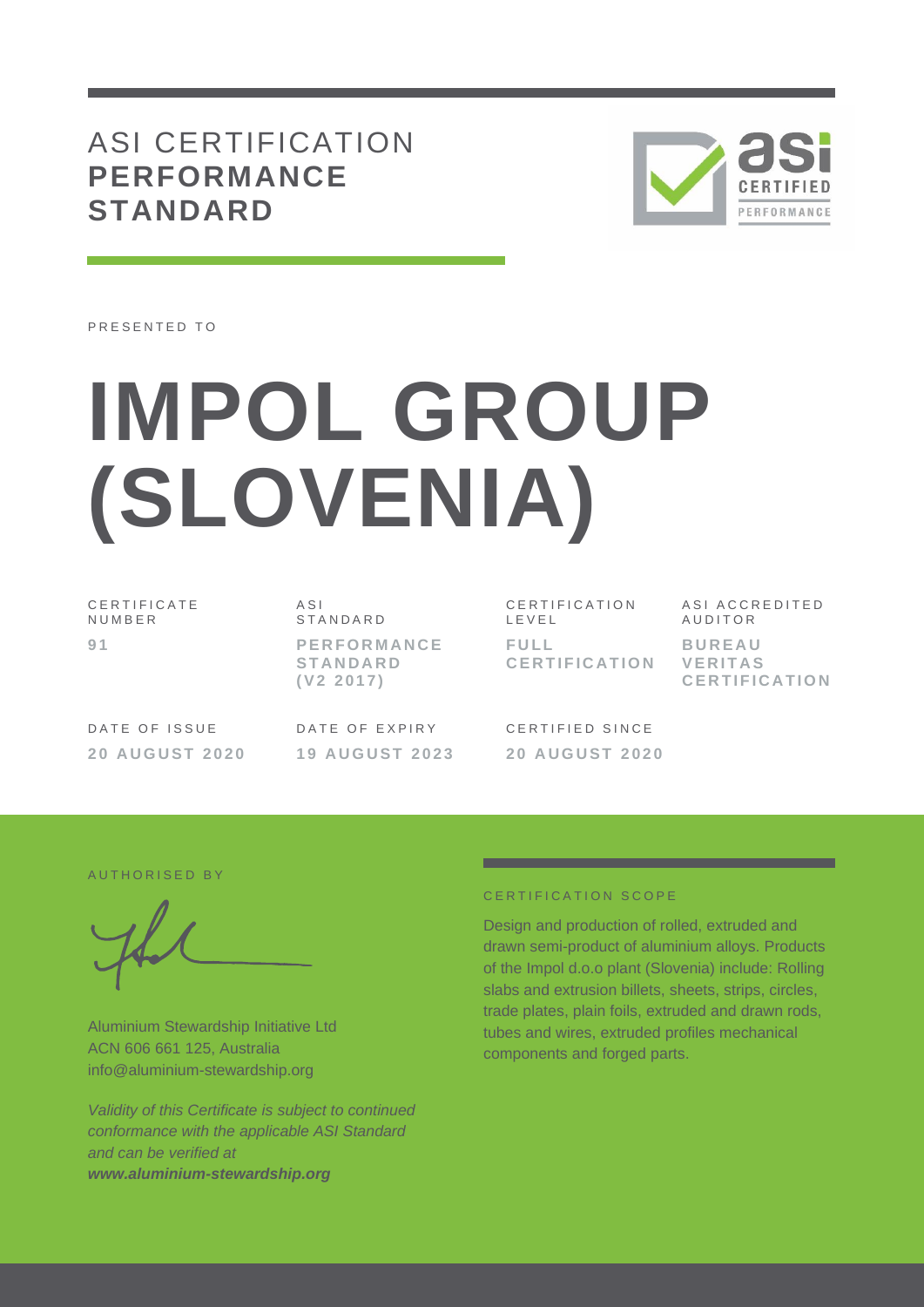# SUMMARY AUDIT REPORT **PERFORMANCE STANDARD**

## **OVERVIEW**

| MEMBER NAME                | Impol d.o.o.                                                                                                                                                                                                                                                                                                                                                                                                                                                 |  |  |
|----------------------------|--------------------------------------------------------------------------------------------------------------------------------------------------------------------------------------------------------------------------------------------------------------------------------------------------------------------------------------------------------------------------------------------------------------------------------------------------------------|--|--|
| ENTITY NAME                | <b>IMPOL Group (Slovenia)</b>                                                                                                                                                                                                                                                                                                                                                                                                                                |  |  |
| CERTIFICATION<br>SCOPE     | Design and production of rolled, extruded and drawn semi-product of<br>aluminium alloys. Products of the Impol d.o.o plant (Slovenia) include:<br>Rolling slabs and extrusion billets, sheets, strips, circles, trade plates, plain<br>foils, extruded and drawn rods, tubes and wires, extruded profiles<br>mechanical components and forged parts.                                                                                                         |  |  |
| SUPPLY CHAIN<br>ACTIVITIES | Aluminium Re-melting/Refining<br>Casthouses<br>۰<br>Semi-Fabrication                                                                                                                                                                                                                                                                                                                                                                                         |  |  |
| ASI STANDARD               | <b>Performance Standard V2</b>                                                                                                                                                                                                                                                                                                                                                                                                                               |  |  |
| AUDIT TYPE                 | Initial Certification Audit $(2 - 4$ and 23 June 2020)<br>Surveillance Audit (10 - 31 May 2021)<br>$\bullet$                                                                                                                                                                                                                                                                                                                                                 |  |  |
| AUDIT FIRM                 | <b>Bureau Veritas Certification</b>                                                                                                                                                                                                                                                                                                                                                                                                                          |  |  |
| AUDIT DATE                 | 2 – 4 June and 23 June 2020 (Initial Certification Audit)<br>10 - 31 May 2021 (Surveillance Audit)                                                                                                                                                                                                                                                                                                                                                           |  |  |
| AUDIT REPORT<br>SUBMISSION | 6 August 2020 (Initial Certification Audit)<br>19 August 2021 (Surveillance Audit)<br>٠                                                                                                                                                                                                                                                                                                                                                                      |  |  |
| <b>AUDIT SCOPE</b>         | Initial Certification Audit $(2 - 4$ and 23 June 2020)<br>Design and production of rolled, extruded and drawn semi-product of<br>aluminium alloys. Rolling slabs and extrusion billets, sheets, strips, circles,<br>trade plates, plain foils, extruded and drawn rods, tubes and wires, extruded<br>profiles mechanical components and forged parts.<br>Supply chain activities included in the audit scope:<br>Aluminium Re-melting/Refining<br>Casthouses |  |  |
|                            |                                                                                                                                                                                                                                                                                                                                                                                                                                                              |  |  |

and the control of the control of the control of

• Semi-Fabrication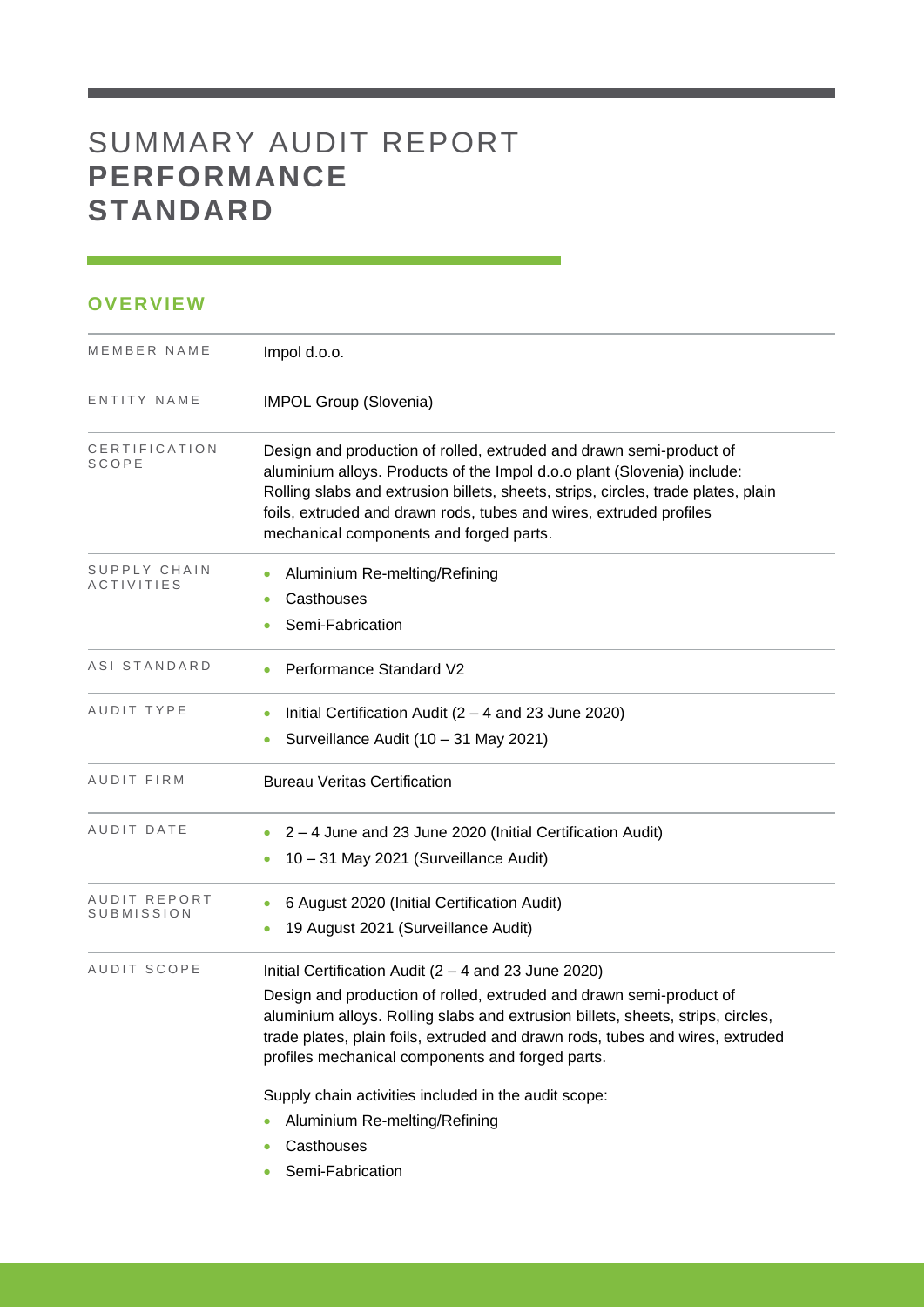All relevant criteria in the ASI Performance Standard were included in the audit scope.

At the commencement of the audit, access to the site was not possible, due to COVID-19 related travel restrictions. The audit was initially undertaken as a 'desktop' exercise in early June 2020, in accordance with the ASI Interim Policy regarding Audits, Audit-Related Travel and Coronavirus (v4), and included a remote review of relevant documentation. The audit was later completed on-site on 23 June 2020.

#### Surveillance Audit (10 – 31 May 2021)

The audit scope covers the design and production of rolled, extruded and drawn semi-product of aluminium alloys. Products of the Impol d.o.o plant (Slovenia) include: Rolling slabs and extrusion billets, sheets, strips, circles, trade plates, plain foils, extruded and drawn rods, tubes and wires, extruded profiles mechanical components and forged parts.

Supply chain activities included in the audit scope:

- Aluminium Re-melting/Refining
- Casthouses
- Semi-Fabrication

All relevant criteria in the ASI Performance Standard were included in the audit scope.

At the time of the audit (May 2021), access to all the sites was not possible, due to COVID-19 related travel restrictions. The audit has been undertaken as a combined 'desktop' and on-site exercise, in accordance with ASI Interim Policy regarding Audits, Audit-Related Travel and Coronavirus (v4), and included a remote review of relevant documentation and on-site observations for relevant criteria.

| AUDIT<br>OUTCOME        | Certification                                                                                                                                                                            |
|-------------------------|------------------------------------------------------------------------------------------------------------------------------------------------------------------------------------------|
| AUDIT<br>METHODOLOGY    | The Auditors confirm that:                                                                                                                                                               |
| <b>DECLARATION</b>      | The information provided by the Entity is true and accurate to the best<br>M<br>knowledge of the Auditor(s) preparing this report.                                                       |
|                         | The findings are based on verified Objective Evidence relevant to the<br>M<br>time period for the Audit, traceable and unambiguous.                                                      |
|                         | The Audit Scope and audit methodology are sufficient to establish<br>M<br>confidence that the findings are indicative of the performance of the<br>Entity's defined Certification Scope. |
|                         | $\boxtimes$ The Auditor(s) have acted in a manner deemed ethical, truthful, accurate<br>professional, independent and objective.                                                         |
| CERTIFICATION<br>PERIOD | 20 August 2020 - 19 August 2023                                                                                                                                                          |
| NEXT AUDIT<br>TYPE      | <b>Re-Certification Audit</b>                                                                                                                                                            |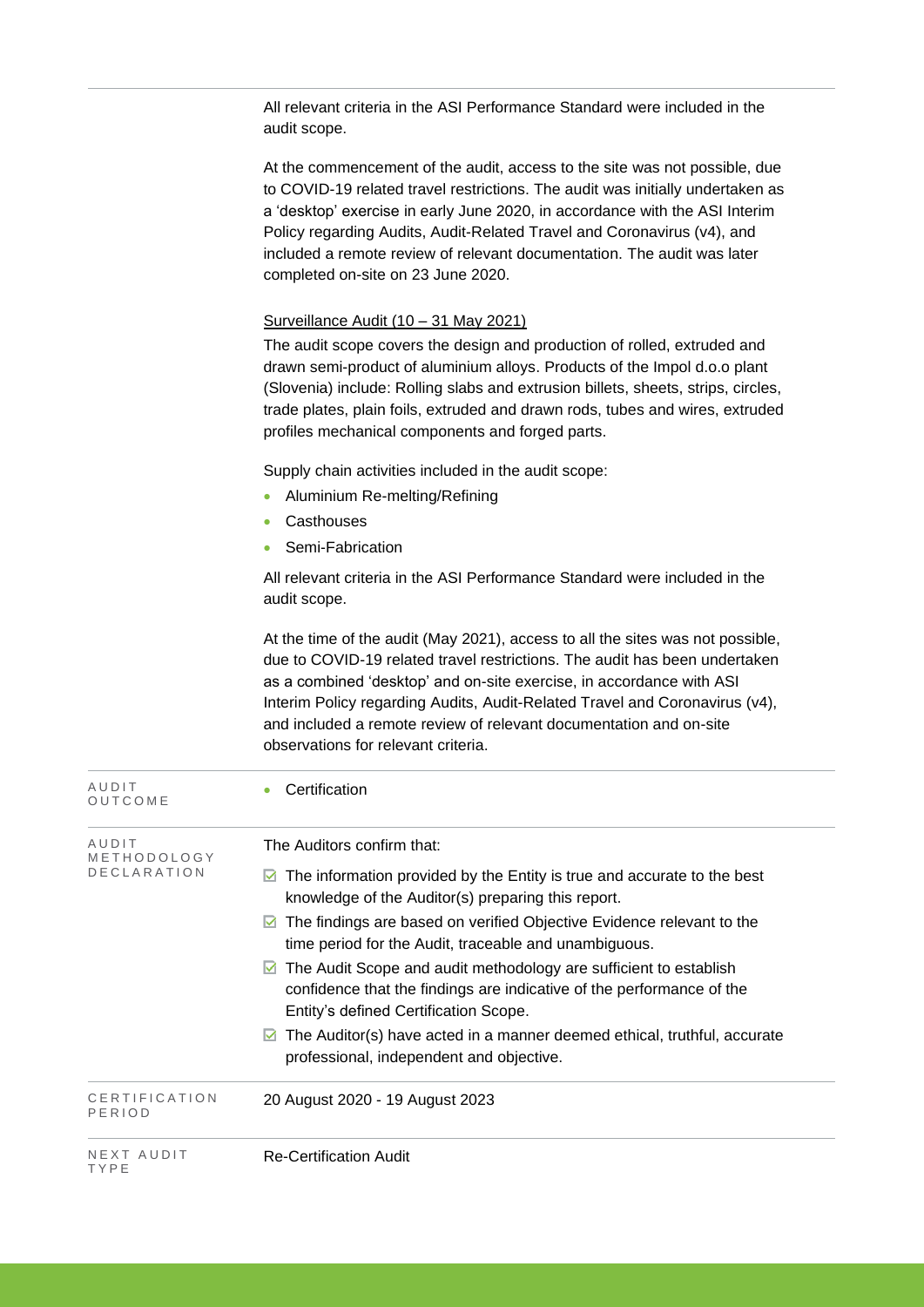| NEXT AUDIT<br>DUE DATE | 19 August 2023 |
|------------------------|----------------|
| CERTIFICATE<br>NUMBER  | 91             |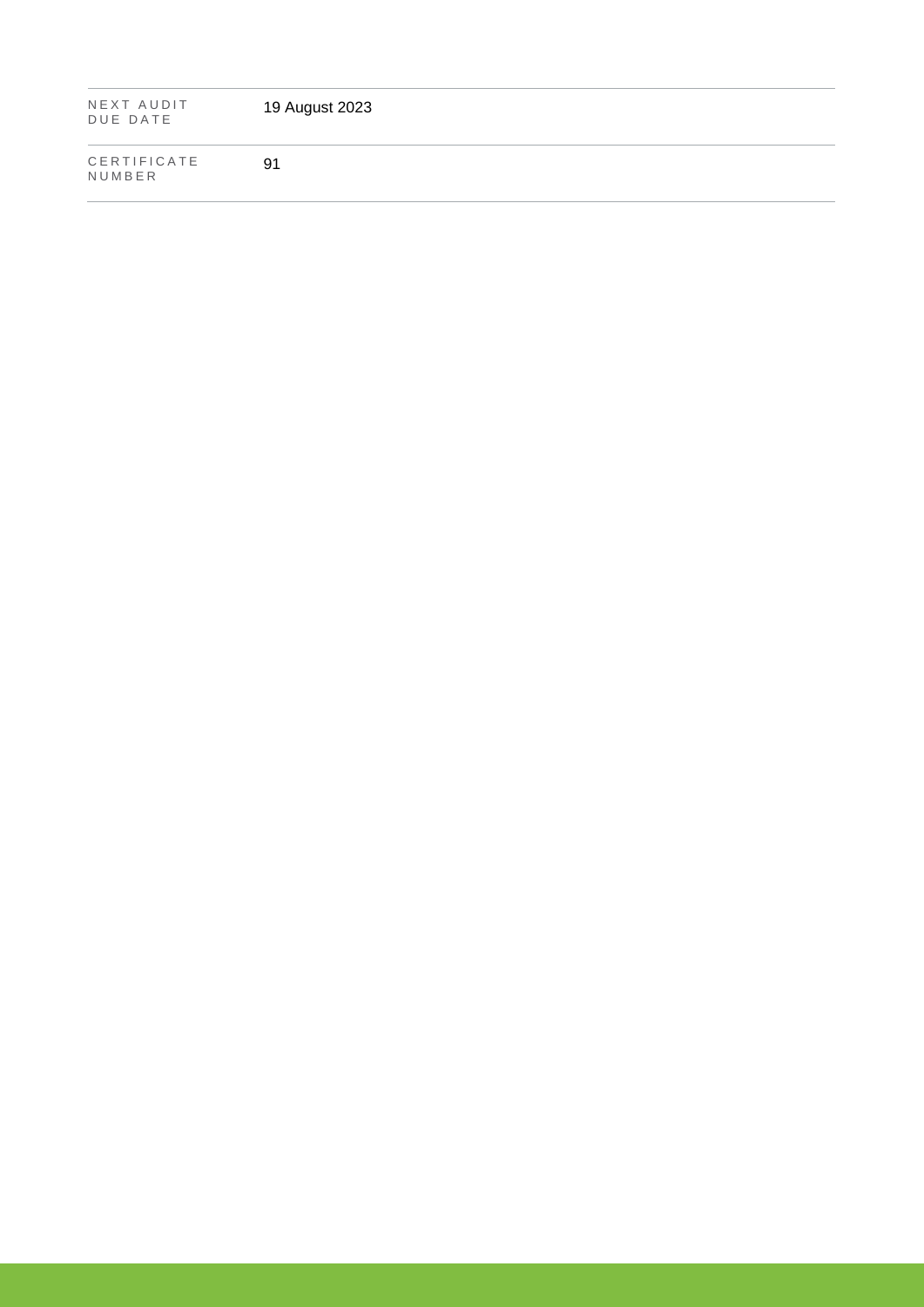## **SUMMARY OF FINDINGS**

| <b>CRITERION</b>                                                                 | RATING      | COMMENT                                                                                                                                                                                                                                                                                                                                        |  |
|----------------------------------------------------------------------------------|-------------|------------------------------------------------------------------------------------------------------------------------------------------------------------------------------------------------------------------------------------------------------------------------------------------------------------------------------------------------|--|
| PRINCIPLE 1 BUSINESS INTEGRITY                                                   |             |                                                                                                                                                                                                                                                                                                                                                |  |
| 1.1 Legal Compliance                                                             | Conformance | IMPOL has systems in place to maintain<br>awareness of and ensure compliance with<br>applicable law.                                                                                                                                                                                                                                           |  |
| 1.2 Anti-Corruption                                                              | Conformance | A Code of Business Conduct of IMPOL Group<br>and a Code of Business Conduct for Suppliers<br>are in place. IMPOL committed itself to work<br>against Corruption in all its forms, including<br>extortion and bribery, consistent with applicable<br>law and prevailing international standards, see:<br>https://www.impol.com/supplier-portal/ |  |
| 1.3 Code of Conduct                                                              | Conformance | IMPOL implemented a Code of Business<br>Conduct and a Suppliers Code of Conduct. The<br>Suppliers Code of Conduct can be downloaded<br>from the website at:<br>https://www.impol.com/supplier-portal<br>Suppliers are requested to accept the Code of<br>Conduct.                                                                              |  |
| PRINCIPLE 2 POLICY & MANAGEMENT                                                  |             |                                                                                                                                                                                                                                                                                                                                                |  |
| 2.1a Environmental, Social, and<br>Governance Policy (implement and<br>maintain) | Conformance | IMPOL implemented and maintains an<br>integrated group policy that contains the<br>commitments towards environment, health and<br>safety and governance. The Policy can be<br>downloaded from the website:<br>https://www.impol.com/quality/impol-group-<br>policies/                                                                          |  |
| 2.1b Environmental, Social, and<br>Governance Policy (senior<br>management)      | Conformance | IMPOL has a strong commitment from<br>management for the implementation of the<br>management systems. External audits and<br>internal evaluations take place to verify the<br>effective implementation of the systems.<br>Certificates can be found on the website at:<br>https://www.impol.com/quality/certificates/                          |  |
| 2.1c Environmental, Social, and<br>Governance Policy (communication)             | Conformance | Both the overall Policy and the Sustainable<br>Development Policy of IMPOL Group are<br>communicated internally at the company and<br>externally through the IMPOL website:<br>https://www.impol.com/quality/impol-group-<br>policies                                                                                                          |  |
| 2.2 Leadership                                                                   | Conformance | <b>IMPOL</b> established a team for ASI<br>implementation and identified all responsible<br>persons for the different clauses of the ASI                                                                                                                                                                                                       |  |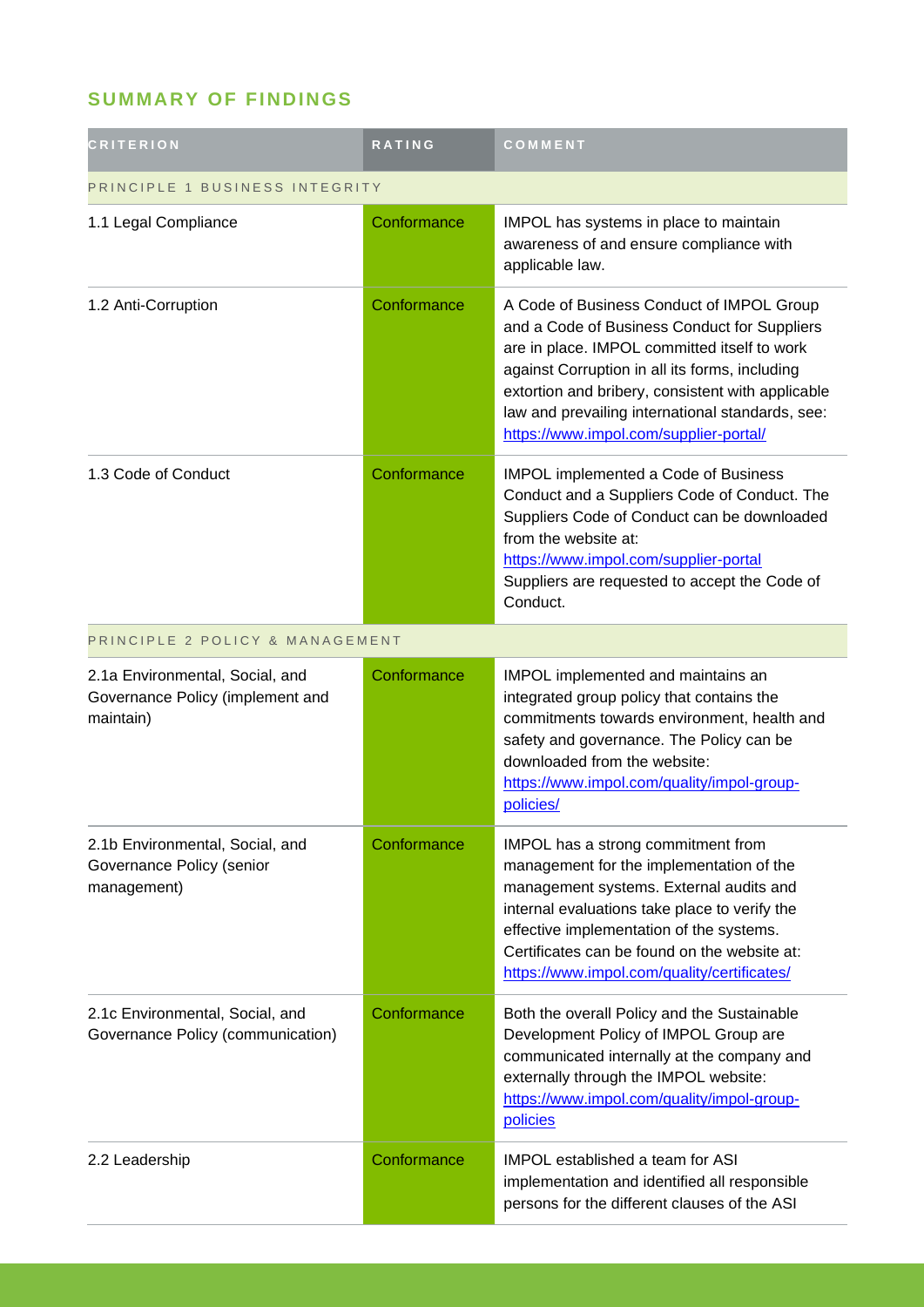| <b>CRITERION</b>                                                              | RATING      | COMMENT                                                                                                                                                                                                                                                                                                                                                     |  |
|-------------------------------------------------------------------------------|-------------|-------------------------------------------------------------------------------------------------------------------------------------------------------------------------------------------------------------------------------------------------------------------------------------------------------------------------------------------------------------|--|
|                                                                               |             | Performance Standard. Overall responsibility for<br>the ASI implementation is with top management.                                                                                                                                                                                                                                                          |  |
| 2.3a Environmental and Social<br><b>Management Systems</b><br>(environmental) | Conformance | IMPOL has an integrated policy that contains its<br>commitment to environment and energy. IMPOL<br>Group is certified against ISO 14001:2015, the<br>certificate is publicly available on the website:<br>https://www.impol.com/quality/certificates<br>External audits confirm the effectiveness of the<br>systems.                                        |  |
| 2.3b Environmental and Social<br>Management Systems (social)                  | Conformance | <b>IMPOL Group has social management systems</b><br>implemented, covering health and safety as well<br>as work related issues. Trade unions are<br>present on plant level, worker representatives<br>participate in meetings and committees. Periodic<br>external audits are conducted by public<br>authorities.                                            |  |
| 2.4 Responsible Sourcing                                                      | Conformance | IMPOL Group has a Code of Business Conduct<br>for Suppliers, that covers environmental, social<br>and governance issues. It has to be signed<br>together with general purchasing conditions by<br>the suppliers and is therefore an essential part<br>of the daily business. All suppliers are evaluated<br>on their performance against these aspects.     |  |
| 2.5 Impact Assessments                                                        | Conformance | IMPOL Group conducts impact assessments on<br>several levels. The environmental impact<br>analysis is covered by the ISO 14001 certified<br>management system, monitored on a monthly<br>basis and reviewed as part of the management<br>review. An annual review is part of the<br>management review, specific aspects are part of<br>feasibility studies. |  |
| 2.6 Emergency Response Plan                                                   | Conformance | IMPOL implemented an emergency response<br>plan with involvement of the community. The<br>effectiveness of the emergency response plan is<br>checked and trained regularly.                                                                                                                                                                                 |  |
| 2.7 Mergers and Acquisitions                                                  | Conformance | IMPOL has a process in place to review<br>environmental, social and governance issues in<br>the due diligence process for mergers and<br>acquisitions.                                                                                                                                                                                                      |  |
| 2.8 Closure, Decommissioning and<br><b>Divestment</b>                         | Conformance | For IMPOLs Slovenian site an environmental<br>permit is needed, this permit includes the<br>mandatory procedure for a potential closure of<br>the site.                                                                                                                                                                                                     |  |
| PRINCIPLE 3 TRANSPARENCY                                                      |             |                                                                                                                                                                                                                                                                                                                                                             |  |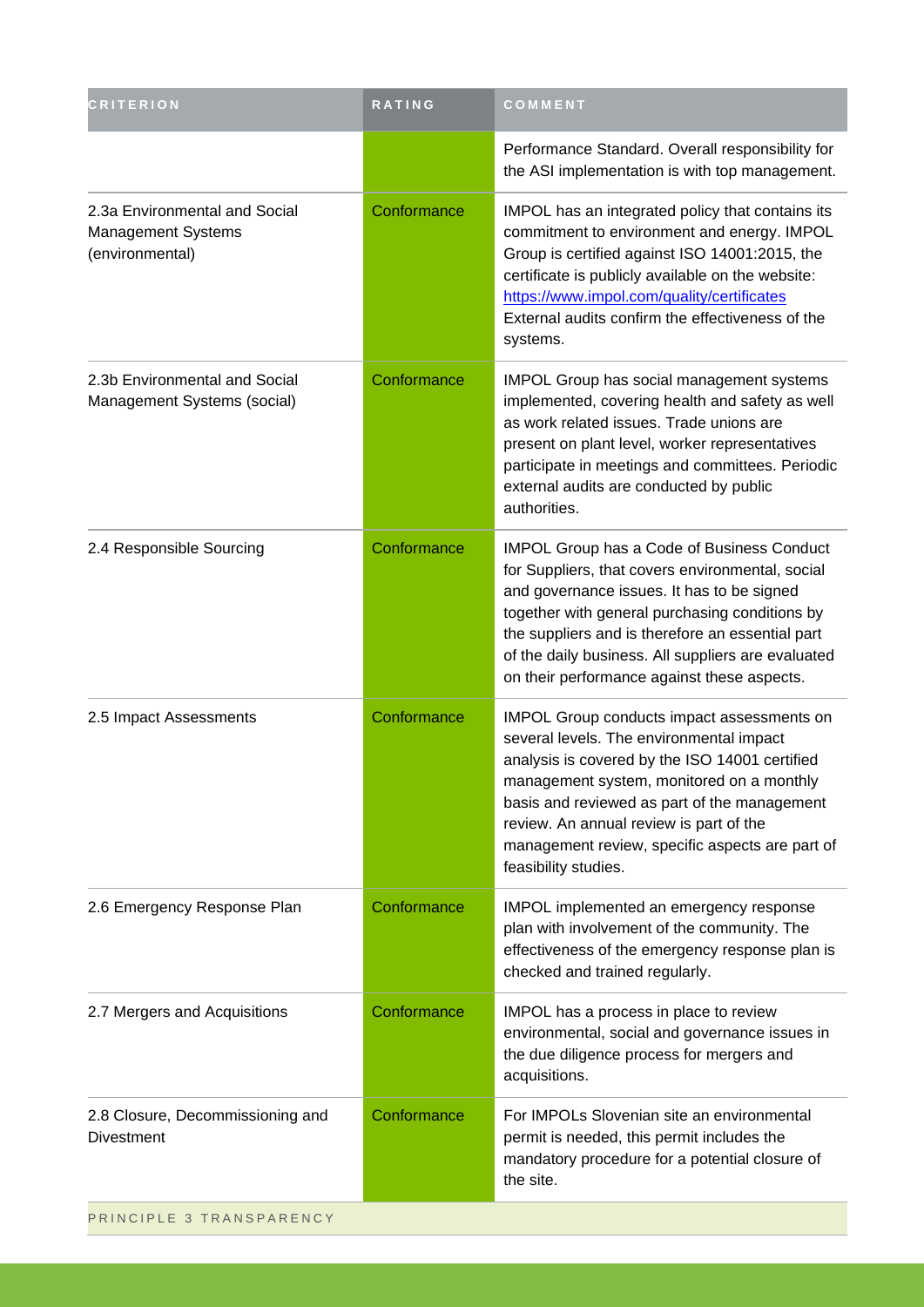| <b>CRITERION</b>                                                          | <b>RATING</b>  | COMMENT                                                                                                                                                                                                                                                                                                                                                        |
|---------------------------------------------------------------------------|----------------|----------------------------------------------------------------------------------------------------------------------------------------------------------------------------------------------------------------------------------------------------------------------------------------------------------------------------------------------------------------|
| 3.1 Sustainability Reporting                                              | Conformance    | IMPOL publishes its Annual Report (within<br>contains the Sustainability Report) on the<br>website:<br>https://www.impol.com/materials<br>IMPOL reports according to GRI guidelines.                                                                                                                                                                           |
| 3.2 Non-compliance and liabilities                                        | Conformance    | Reference is made in the Annual Report to<br>Global Reporting Initiative (GRI) 307, that there<br>were no non-compliances with the<br>environmental legislation in 2019. Please see<br>Annual Report, page 76 at:<br>https://www.impol.com/app/uploads/2020/05/LP<br>2019-SKUPINA-IMPOL_an_web.pdf<br>This was confirmed by representatives of the<br>company. |
| 3.3a Payments to governments (legal<br>and contractual)                   | Conformance    | IMPOL is following the Anti-Corruption Policy in<br>its Code of Business Conduct. The financial<br>administration of the Republic of Slovenia is<br>auditing the Entity regularly.                                                                                                                                                                             |
| 3.3b Payments to governments<br>(disclosure - bauxite mining)             | Not Applicable | This Criterion is not applicable to the Entity's<br>Certification Scope.                                                                                                                                                                                                                                                                                       |
| 3.4 Stakeholder complaints,<br>grievances and requests for<br>information | Conformance    | IMPOL has an external communication process<br>in place to handle stakeholder grievances and<br>requests for information. It communicates in its<br>Code of Business Conduct, that all unethical<br>behaviour, non-compliance, etc. should be<br>reported directly through the website.                                                                        |
| PRINCIPLE 4 MATERIAL STEWARDSHIP                                          |                |                                                                                                                                                                                                                                                                                                                                                                |
| 4.1a Environmental Life Cycle<br>Assessment (life cycle impacts)          | Conformance    | Six different Life Cycle Assessments were<br>elaborated by an external institution, covering all<br>types of IMPOL products. These assessments<br>follow the cradle to gate approach.                                                                                                                                                                          |
| 4.1b Environmental Life Cycle<br>Assessment (cradle to gate)              | Conformance    | Six different Life Cycle Assessments, based on<br>the cradle to gate approach, were elaborated by<br>an external institution, covering all types of<br>IMPOL products. They are submitted to the<br>clients upon request.                                                                                                                                      |
| 4.1c Environmental Life Cycle<br>Assessment (public communication)        | Conformance    | Six different Life Cycle Assessments, based on<br>the cradle to gate approach, were elaborated by<br>an external institution, covering all types of<br>IMPOL products. The assessments include the<br>underlying assumption and boundaries and are<br>sent to clients upon request.                                                                            |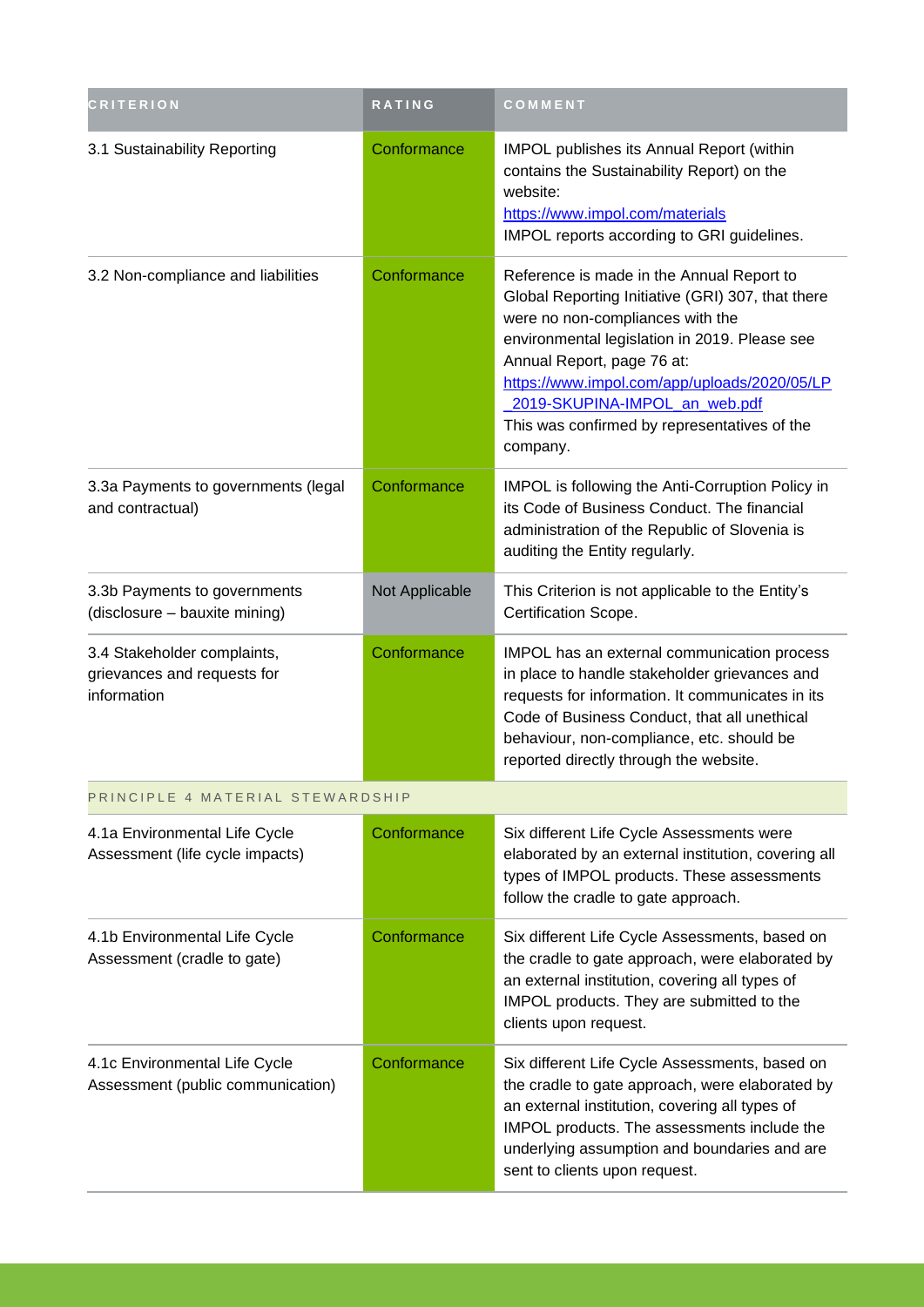| <b>CRITERION</b>                                                         | RATING         | COMMENT                                                                                                                                                                                                                                                                                                                       |
|--------------------------------------------------------------------------|----------------|-------------------------------------------------------------------------------------------------------------------------------------------------------------------------------------------------------------------------------------------------------------------------------------------------------------------------------|
| 4.2 Product design                                                       | Conformance    | IMPOL communicates in the Sustainability<br>Report and in the sustainability policy the<br>advantage of Aluminium for sustainable<br>products. For all new projects the impact on the<br>environment is investigated.                                                                                                         |
| 4.3a Aluminium Process Scrap<br>(targets)                                | Conformance    | IMPOL has a target to collect 100% of process<br>scrap. It established process scrap as a KPI and<br>monitors the progress monthly.                                                                                                                                                                                           |
| 4.3b Aluminium Process Scrap (alloy<br>separation)                       | Conformance    | The Entity has detailed procedures in place to<br>collect internal and external process scrap by<br>alloys and grades. Whenever possible, internal<br>scrap is reused at the IMPOL plants.                                                                                                                                    |
| 4.4a Collection and recycling of<br>products at end-of-life (strategy)   | Conformance    | IMPOL aims to continuously increase the<br>amount of recycled material. With its main<br>customers it follows a closed loop strategy<br>where the company tries to recycle more and<br>more process scrap for the production of the<br>same products.                                                                         |
| 4.4b Collection and recycling of<br>products at end-of-life (engagement) | Conformance    | Clear targets for the use of secondary<br>aluminium exist, they are monitored monthly.<br>Contracts for the procurement of secondary<br>aluminium exist with scrap metal collectors.                                                                                                                                          |
| PRINCIPLE 5 GREENHOUSE GAS EMISSIONS                                     |                |                                                                                                                                                                                                                                                                                                                               |
| 5.1 Disclosure of GHG emissions and<br>energy use                        | Conformance    | IMPOL publicly discloses its Greenhouse Gas<br>(GHG) emissions in the Annual Report, page 61,<br>for the plants in Slovenia, Serbia and Croatia:<br>https://www.impol-<br>group.de/app/uploads/2020/05/LP_2019-<br>SKUPINA-IMPOL an web.pdf<br>The Slovenian plant is committed to trade with<br>$CO2$ emissions.             |
| 5.2 GHG emissions reductions                                             | Conformance    | IMPOL publishes time-bound GHG emissions<br>reduction targets and implemented a plan to<br>achieve these targets, see the website:<br>https://www.impol.com/sustainability/caring-for-<br>the-environment<br>and the Annual Report, page 61:<br>https://www.impol.com/app/uploads/2020/05/LP<br>2019-SKUPINA-IMPOL_an_web.pdf |
| 5.3a Aluminium Smelting<br>(Management System)                           | Not Applicable | This Criterion is not applicable to the Entity's<br>Certification Scope.                                                                                                                                                                                                                                                      |
| 5.3b Aluminium Smelting (up to and<br>including 2020)                    | Not Applicable | This Criterion is not applicable to the Entity's<br>Certification Scope.                                                                                                                                                                                                                                                      |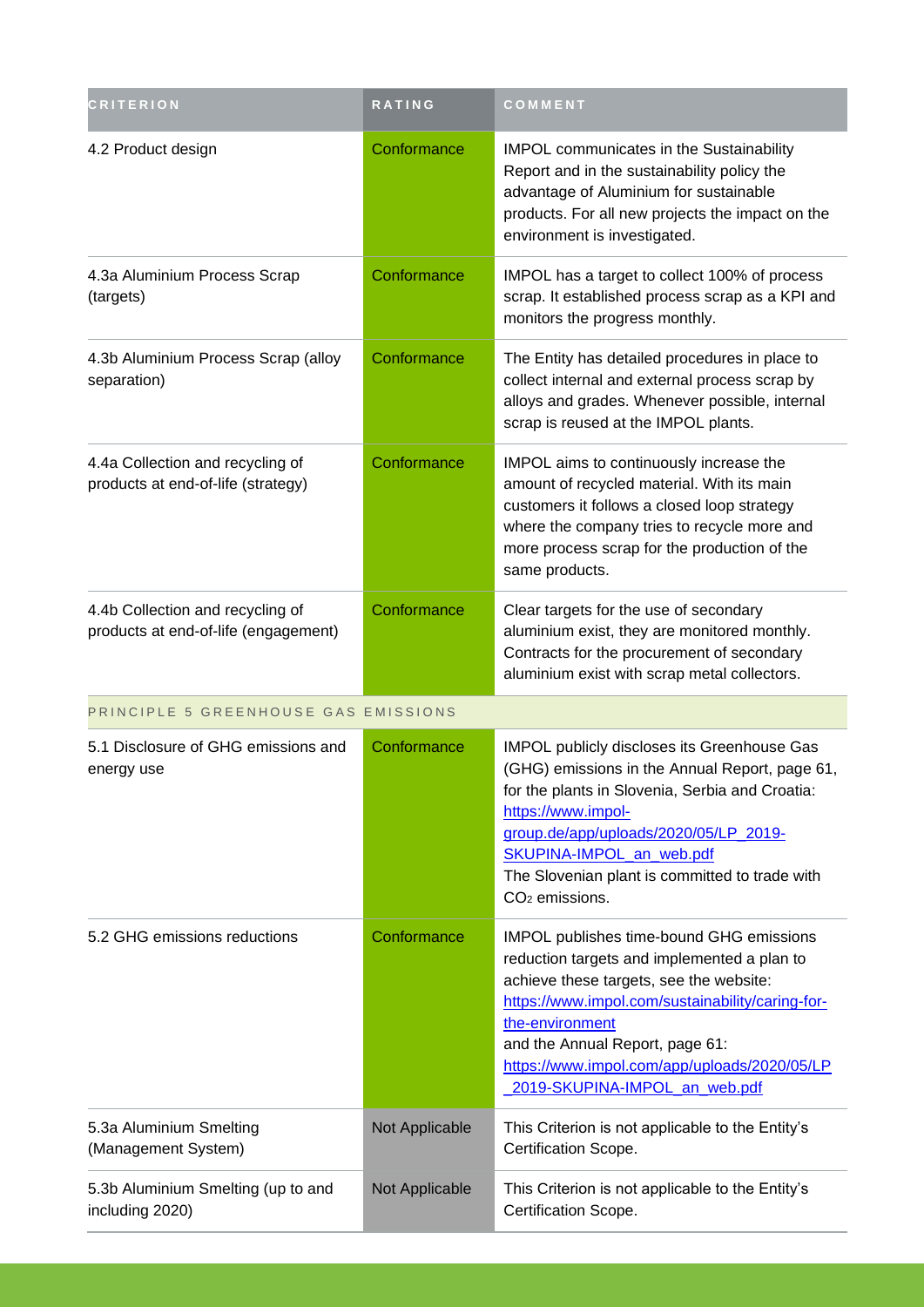| <b>CRITERION</b>                                                     | RATING         | COMMENT                                                                                                                                                                                                                                                                   |
|----------------------------------------------------------------------|----------------|---------------------------------------------------------------------------------------------------------------------------------------------------------------------------------------------------------------------------------------------------------------------------|
| 5.3c Aluminium Smelting (after 2020)                                 | Not Applicable | This Criterion is not applicable to the Entity's<br>Certification Scope.                                                                                                                                                                                                  |
| PRINCIPLE 6 EMISSIONS, EFFLUENTS AND WASTE                           |                |                                                                                                                                                                                                                                                                           |
| 6.1 Emissions to Air                                                 | Conformance    | IMPOL has a monitoring plan in place to<br>quantify emissions to air, noise, water and<br>waste. A regular risk evaluation and<br>environmental impact assessment is<br>documented.                                                                                       |
| 6.2 Discharges to Water                                              | Conformance    | IMPOL quantifies discharges to water and has<br>to report these annually to governmental<br>authorities. A reduction plan following the<br>procedure on how to evaluate environmental<br>goals and how to investigate and evaluate<br>environmental impacts, is in place. |
| 6.3a Assessment and Management of<br>Spills and Leakage (assessment) | Conformance    | IMPOL identified the risks of spills and<br>implemented an emergency plan based on the<br>identified risks.                                                                                                                                                               |
| 6.3b Assessment and Management of<br>Spills and Leakage (management) | Conformance    | IMPOL identified risks of spills and implemented<br>an emergency plan based on the identified risks.                                                                                                                                                                      |
| 6.4a Reporting of Spills (immediate<br>disclosure)                   | Conformance    | IMPOL identified risks of spills and implemented<br>an emergency plan based on the identified risks.                                                                                                                                                                      |
| 6.4b Reporting of Spills (regular<br>reporting)                      | Conformance    | IMPOL identified risks of spills and implemented<br>an emergency plan based on the identified risks.<br>No spills occurred in the last years.                                                                                                                             |
| 6.5a Waste management and<br>reporting (strategy)                    | Conformance    | IMPOL has implemented a waste management<br>strategy to reduce waste in accordance with the<br>waste mitigation hierarchy.                                                                                                                                                |
| 6.5b Waste management and<br>reporting (disclosure)                  | Conformance    | IMPOL reports the annual amount and type of<br>waste to the government and publishes it in the<br>Annual Report (within contains the Sustainability<br>Report), pages 62 and 63:<br>https://www.impol.com/app/uploads/2020/05/LP<br>2019-SKUPINA-IMPOL_an_web.pdf         |
| 6.6a Bauxite Residue (storage<br>construction)                       | Not Applicable | This Criterion is not applicable to the Entity's<br>Certification Scope.                                                                                                                                                                                                  |
| 6.6b Bauxite Residue (integrity checks<br>and controls)              | Not Applicable | This Criterion is not applicable to the Entity's<br>Certification Scope.                                                                                                                                                                                                  |
| 6.6c Bauxite Residue (water<br>discharge)                            | Not Applicable | This Criterion is not applicable to the Entity's<br>Certification Scope.                                                                                                                                                                                                  |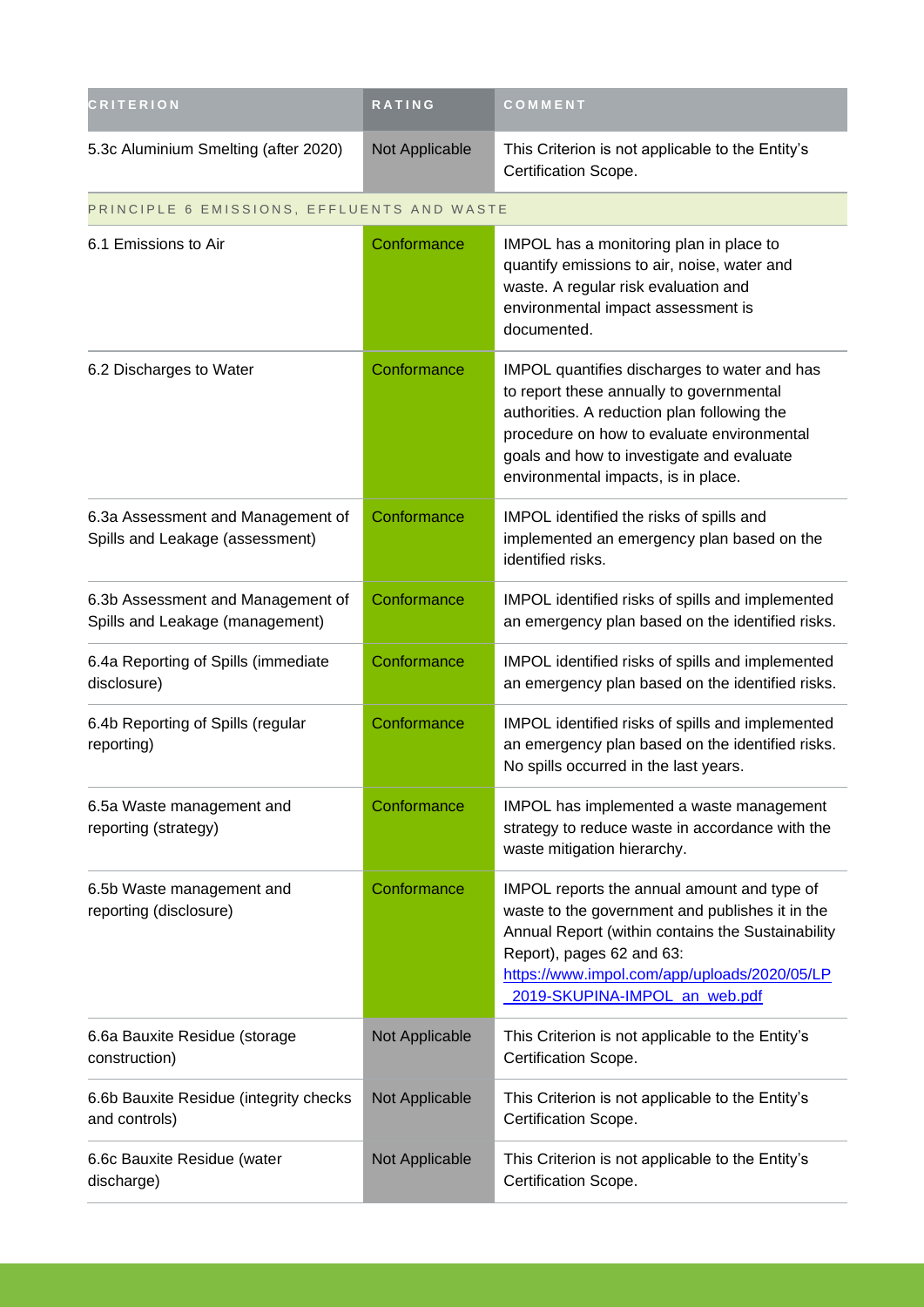| <b>CRITERION</b>                                                 | RATING         | COMMENT                                                                                                                                                                                                                                                                                                                                       |
|------------------------------------------------------------------|----------------|-----------------------------------------------------------------------------------------------------------------------------------------------------------------------------------------------------------------------------------------------------------------------------------------------------------------------------------------------|
| 6.6d Bauxite Residue (marine and<br>aquatic environments)        | Not Applicable | This Criterion is not applicable to the Entity's<br>Certification Scope.                                                                                                                                                                                                                                                                      |
| 6.6e Bauxite Residue (start of the art<br>technologies)          | Not Applicable | This Criterion is not applicable to the Entity's<br>Certification Scope.                                                                                                                                                                                                                                                                      |
| 6.6f Bauxite Residue (remediation)                               | Not Applicable | This Criterion is not applicable to the Entity's<br>Certification Scope.                                                                                                                                                                                                                                                                      |
| 6.7a Spent Pot Lining (SPL) (storage<br>and management)          | Not Applicable | This Criterion is not applicable to the Entity's<br>Certification Scope.                                                                                                                                                                                                                                                                      |
| 6.7b Spent Pot Lining (SPL) (recovery<br>and recycling)          | Not Applicable | This Criterion is not applicable to the Entity's<br>Certification Scope.                                                                                                                                                                                                                                                                      |
| 6.7c Spent Pot Lining (SPL)<br>(Untreated SPL)                   | Not Applicable | This Criterion is not applicable to the Entity's<br>Certification Scope.                                                                                                                                                                                                                                                                      |
| 6.7d Spent Pot Lining (SPL) (review of<br>alternatives)          | Not Applicable | This Criterion is not applicable to the Entity's<br>Certification Scope.                                                                                                                                                                                                                                                                      |
| 6.7e Spent Pot Lining (SPL) (marine<br>and aquatic environments) | Not Applicable | This Criterion is not applicable to the Entity's<br>Certification Scope.                                                                                                                                                                                                                                                                      |
| 6.8a Dross (recovery)                                            | Conformance    | IMPOL is collecting all created dross for further<br>external recovery.                                                                                                                                                                                                                                                                       |
| 6.8b Dross (recycling)                                           | Conformance    | The Entity maximizes the recovery of treated<br>dross residues. All skimming/dross are weighed<br>and sold to the processor for recovery.                                                                                                                                                                                                     |
| 6.8c Dross (review of alternatives)                              | Conformance    | Dross is collected and sold for recovery by<br>external processor. Dross is not used for landfill.                                                                                                                                                                                                                                            |
| PRINCIPLE 7 WATER STEWARDSHIP                                    |                |                                                                                                                                                                                                                                                                                                                                               |
| 7.1a Water assessment (mapping)                                  | Conformance    | IMPOL documents its water balance showing<br>water inputs and output flows, sources and<br>destinations in the annual report on water<br>pollution. Industrial water and potable water are<br>communicated in the Annual Report as KPIs,<br>pages 62 and 63:<br>https://www.impol.com/app/uploads/2020/05/LP<br>2019-SKUPINA-IMPOL_an_web.pdf |
| 7.1b Water assessment (risk<br>assessment)                       | Conformance    | <b>IMPOL</b> includes water in the environmental<br>management system and covers water related<br>risks as part of the environmental risk analysis.<br>Water consumption is a KPI, IMPOL realized<br>great reductions in the water consumption in the<br>last years through closed water cycles.                                              |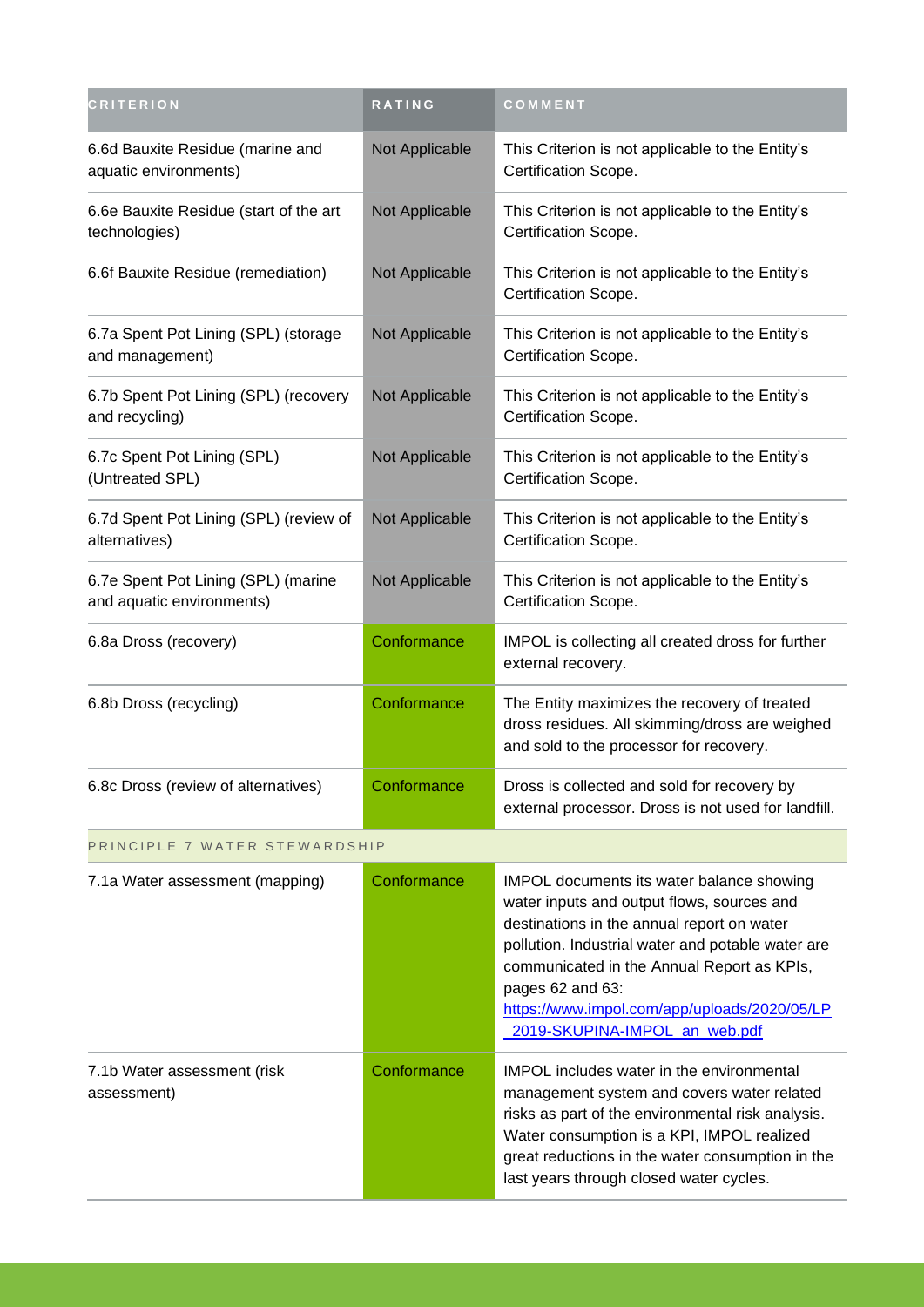| <b>CRITERION</b>                                            | RATING      | COMMENT                                                                                                                                                                                                                                                                                                                                                                                                                                                                                                                                                                                                                  |
|-------------------------------------------------------------|-------------|--------------------------------------------------------------------------------------------------------------------------------------------------------------------------------------------------------------------------------------------------------------------------------------------------------------------------------------------------------------------------------------------------------------------------------------------------------------------------------------------------------------------------------------------------------------------------------------------------------------------------|
| 7.2a Water management<br>(management plans)                 | Conformance | <b>IMPOL</b> includes water in the environmental<br>management system. Water consumption is<br>reported as a KPI in the Annual Report, pages<br>62 and 63:<br>https://www.impol.com/app/uploads/2020/05/LP<br>2019-SKUPINA-IMPOL_an_web.pdf<br>Great reductions in water consumption could be<br>gained in the last years through monitoring,<br>closed water cycles, change of pipes.                                                                                                                                                                                                                                   |
| 7.2b Water management (monitoring)                          | Conformance | Water consumption is a KPI that is monitored on<br>plant and process level. The consumption is<br>reported in the Annual Report, pages 62 and 63:<br>https://www.impol.com/app/uploads/2020/05/LP<br>2019-SKUPINA-IMPOL_an_web.pdf<br>Great reductions in water consumption could be<br>gained in the last years through effective<br>monitoring, closed water cycles, change of pipes<br>etc.                                                                                                                                                                                                                           |
| 7.3 Disclosure of water usage and<br>risks                  | Conformance | IMPOL publishes the annual consumption of<br>industry water and potable water together with<br>the plan in the Annual Report as KPIs, pages 62<br>and 63:<br>https://www.impol.com/app/uploads/2020/05/LP<br>_2019-SKUPINA-IMPOL_an_web.pdf                                                                                                                                                                                                                                                                                                                                                                              |
| PRINCIPLE 8 BIODIVERSITY                                    |             |                                                                                                                                                                                                                                                                                                                                                                                                                                                                                                                                                                                                                          |
| 8.1 Biodiversity assessment                                 | Conformance | Responsibility towards nature is one of seven<br>sustainable pillars of IMPOL's sustainability<br>strategy. The site is located in an industrial area,<br>but close to a region of high conservation value<br>("Natura 2000"). IMPOL supports local activities<br>for the protection of the environment. An<br>external institute conducted an assessment of<br>the biodiversity and the influence of the site on<br>the biodiversity.<br>There are several meadows where the grass is<br>no longer cut as frequently as the flowers in the<br>meadows are important for bees. Information<br>signs have been installed. |
| 8.2a Biodiversity management<br>(biodiversity action plans) | Conformance | The biodiversity assessment of IMPOL did not<br>show any areas of material risk that require<br>biodiversity actions. Nevertheless, IMPOL<br>undertakes activities like planting trees and<br>provides support for a beekeeper and a local<br>NGO. Several activities have been implemented<br>since the previous certification audit (e.g. flower<br>meadows).                                                                                                                                                                                                                                                          |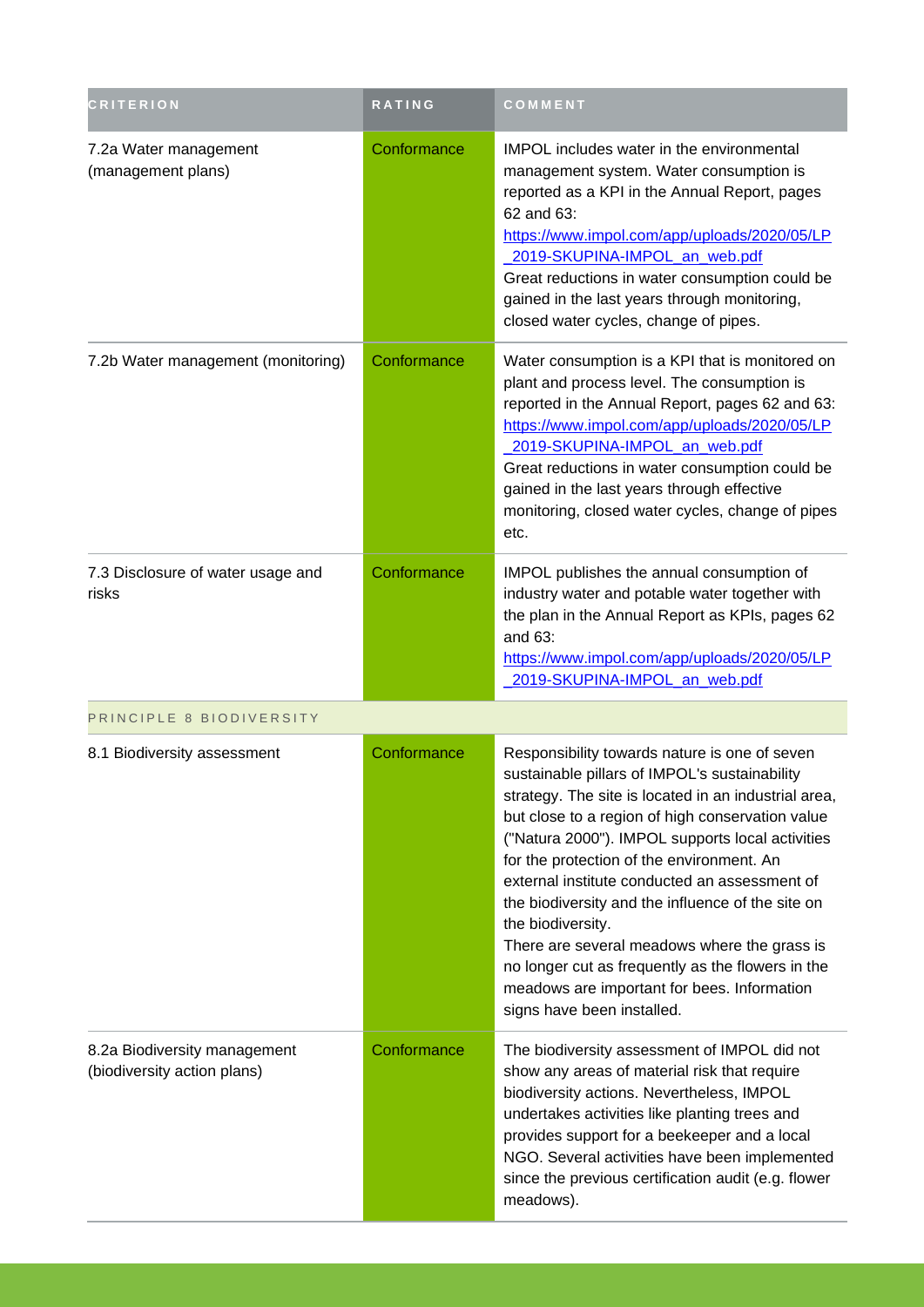| <b>CRITERION</b>                                                                          | RATING         | COMMENT                                                                                                                                                                                                                                                                                                                                                                                                                                            |
|-------------------------------------------------------------------------------------------|----------------|----------------------------------------------------------------------------------------------------------------------------------------------------------------------------------------------------------------------------------------------------------------------------------------------------------------------------------------------------------------------------------------------------------------------------------------------------|
| 8.2b Biodiversity management<br>(consultation and mitigation hierarchy)                   | Conformance    | The biodiversity assessment of IMPOL did not<br>show areas of material risk that require<br>biodiversity actions. The impact of changes on<br>the biodiversity of projects is explored in the<br>permitting process for each planned change of<br>Entity, both internally (planning) and together<br>with the authorities (permits).                                                                                                               |
| 8.2c Biodiversity management<br>(reporting)                                               | Conformance    | A biodiversity assessment was conducted prior<br>to the ASI Performance Standard Certification<br>Audit. It did not show any areas of material risk<br>that require biodiversity actions. It is available to<br>the public upon request. IMPOL communicates<br>part of its activities on the website or on a local<br>level. Several activities have been implemented<br>since the previous certification audit (e.g. flower<br>meadows).          |
| 8.3 Alien Species                                                                         | Conformance    | A biodiversity assessment was conducted prior<br>to the ASI Performance Standard Certification<br>Audit. Alien species were evaluated using the<br>Global Invasive Species Database. There were<br>no risks found or the risk was rated as very low.                                                                                                                                                                                               |
| 8.4a Commitment to "No Go" in World<br>Heritage properties (exploration and<br>new mines) | Not Applicable | This Criterion is not applicable to the Entity's<br>Certification Scope.                                                                                                                                                                                                                                                                                                                                                                           |
| 8.4b Commitment to "No Go" in World<br>Heritage properties (existing<br>operations)       | Not Applicable | This Criterion is not applicable to the Entity's<br>Certification Scope.                                                                                                                                                                                                                                                                                                                                                                           |
| 8.5a Mine rehabilitation (best available<br>techniques)                                   | Not Applicable | This Criterion is not applicable to the Entity's<br>Certification Scope.                                                                                                                                                                                                                                                                                                                                                                           |
| 8.5b Mine rehabilitation (financial<br>provisions)                                        | Not Applicable | This Criterion is not applicable to the Entity's<br>Certification Scope.                                                                                                                                                                                                                                                                                                                                                                           |
| PRINCIPLE 9 HUMAN RIGHTS                                                                  |                |                                                                                                                                                                                                                                                                                                                                                                                                                                                    |
| 9.1a Human Rights Due Diligence<br>(policy)                                               | Conformance    | IMPOL is committed to the requirements of the<br>Universal Declaration of Human Rights and<br>expresses this in pillar 5 of its Sustainable<br>Development Policy and its Sustainability Report<br>(contained within the Annual Report), page 71.<br>Both documents are available on the website:<br>https://www.impol.com/materials<br>It expects the same from its suppliers, who have<br>to sign the Code of Business Conduct for<br>Suppliers. |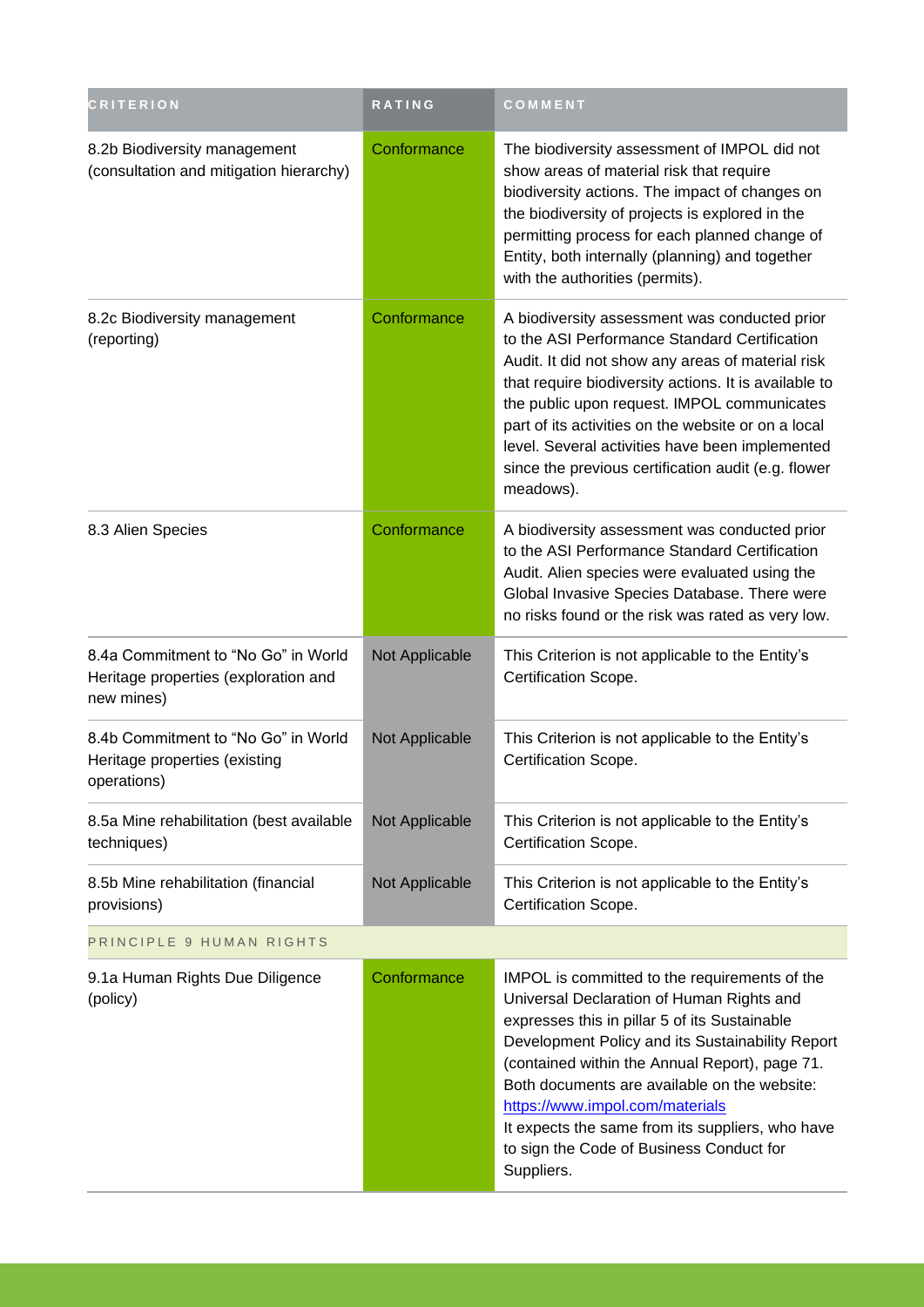| <b>CRITERION</b>                                 | RATING         | COMMENT                                                                                                                                                                                                                                                                                                                                                                                                                                                                                                                                                         |
|--------------------------------------------------|----------------|-----------------------------------------------------------------------------------------------------------------------------------------------------------------------------------------------------------------------------------------------------------------------------------------------------------------------------------------------------------------------------------------------------------------------------------------------------------------------------------------------------------------------------------------------------------------|
| 9.1b Human Rights Due Diligence<br>(process)     | Conformance    | IMPOL is committed to the requirements of the<br>Universal Declaration of Human Rights, the ILO<br>core conventions and expresses its commitment<br>in its Sustainable Development Policy and its<br>Sustainability Report (contained within the<br>Annual Report), page 71. Both documents are<br>available on the website:<br>https://www.impol.com/materials<br>It expects the same from its suppliers, who have<br>to provide answers through a sustainability<br>questionnaire and have to sign the IMPOL<br>Group Code of Business Conduct for Suppliers. |
| 9.1c Human Rights Due Diligence<br>(remediation) | Conformance    | Within IMPOL Group various means exist to<br>report human rights violation cases like union,<br>workers council, office for mobbing prevention<br>and the representatives for mobbing prevention.<br>In the Code of Business Conduct for Suppliers,<br>IMPOL asks to report any inappropriate<br>practices. This can be reported through the<br>company website.                                                                                                                                                                                                |
| 9.2 Women's Rights                               | Conformance    | IMPOL is committed to fair and equal<br>opportunities and expresses this in the<br>sustainable development policy, in the<br>sustainability report and in the Code of Business<br>Conduct for Suppliers. Key figures are reported<br>in the annual sustainability report. No cases of<br>discrimination were reported for 2019.                                                                                                                                                                                                                                 |
| 9.3 Indigenous Peoples                           | Not Applicable | Not applicable, as the production sites of IMPOL<br>are not located on or near lands, territories or<br>resources of Indigenous Peoples.                                                                                                                                                                                                                                                                                                                                                                                                                        |
| 9.4 Free, Prior, and Informed Consent<br>(FPIC)  | Not Applicable | Not applicable, as the production sites of IMPOL<br>are not located on or near lands, territories or<br>resources of Indigenous Peoples.                                                                                                                                                                                                                                                                                                                                                                                                                        |
| 9.5 Cultural and sacred heritage                 | Not Applicable | Not applicable, as the production sites of IMPOL<br>are not located on or near lands, territories or<br>resources of Indigenous Peoples. There is no<br>cultural and sacred heritage affected by IMPOL.                                                                                                                                                                                                                                                                                                                                                         |
| 9.6a Resettlements (avoid or<br>minimise)        | Not Applicable | Not applicable, as IMPOL is located in an<br>industrial area and the land for expansion is<br>approved by the local government.                                                                                                                                                                                                                                                                                                                                                                                                                                 |
| 9.6b Resettlements (where<br>unavoidable)        | Not Applicable | Not applicable, as IMPOL is located in an<br>industrial area and the land for expansion was<br>approved by the local authorities. No<br>displacement took place.                                                                                                                                                                                                                                                                                                                                                                                                |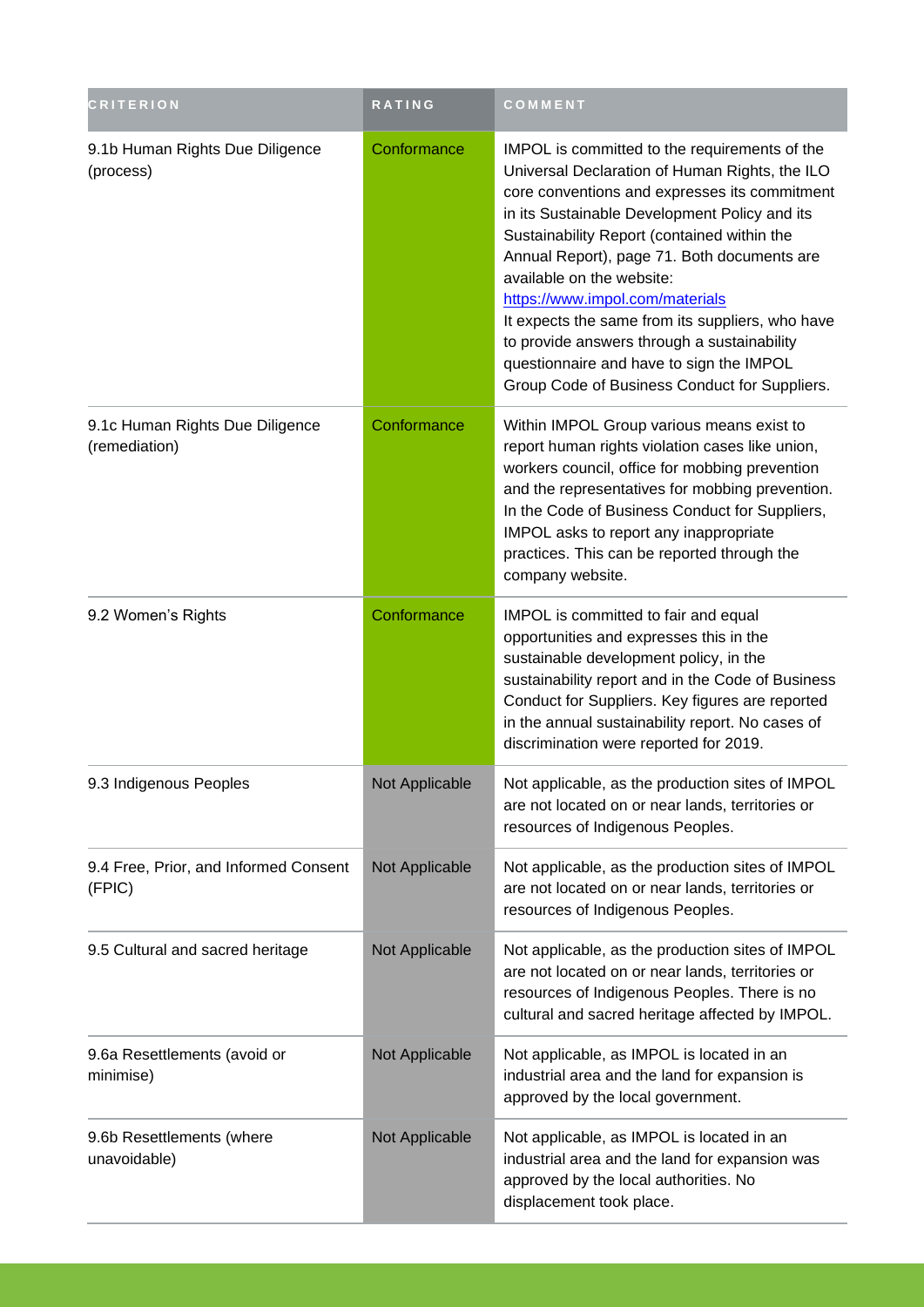| <b>CRITERION</b>                                    | RATING      | COMMENT                                                                                                                                                                                                                                                                                                                                                                                                                                                                                                                                                            |
|-----------------------------------------------------|-------------|--------------------------------------------------------------------------------------------------------------------------------------------------------------------------------------------------------------------------------------------------------------------------------------------------------------------------------------------------------------------------------------------------------------------------------------------------------------------------------------------------------------------------------------------------------------------|
| 9.7a Local Communities (rights and<br>interests)    | Conformance | IMPOL is in close relationship with the local<br>community. IMPOL describes its involvement in<br>the local community on its website:<br>https://www.impol.com/sustainability/involvemen<br>t-in-the-local-environment/<br>It supports local sports activities and is the<br>sponsor of IMPOL Judo Club, which is<br>successful on both national and international<br>level.                                                                                                                                                                                       |
| 9.7b Local Communities (impacts)                    | Conformance | IMPOL identifies its neighbours as important<br>stakeholders and mapped their interests in the<br>sustainability report. Part of their expectation is<br>the provision of support in the development of<br>the local community and the reduction of<br>disturbing factors for the environment. Please<br>see the Sustainability Report (contained within<br>the Annual Report), page 58:<br>https://www.impol.com/materials<br>IMPOL regularly reduces the negative impacts<br>on the environment and organises open days for<br>the public, to view the premises. |
| 9.7c Local Communities (livelihoods)                | Conformance | IMPOL identifies its neighbours as important<br>stakeholders. It is aware of the significant impact<br>on the quality of life of the local community and<br>therefore sponsors associations and local<br>events, see the Sustainability Report (contained<br>within the Annual Report), page 58:<br>https://www.impol.com/materials                                                                                                                                                                                                                                |
| 9.8 Conflict-Affected and High-Risk<br>Areas        | Conformance | IMPOL defined in the Code of Conduct, that it is<br>not sourcing material from conflict-affected and<br>high-risk areas. IMPOL asked suppliers<br>providing tin to fill out the conflict mineral<br>reporting template CMRT. All used tin originates<br>from confirmed manufacturers from Indonesia<br>and Malaysia, see the Sustainability Report<br>(contained within the Annual Report), page 71:<br>https://www.impol.com/materials/                                                                                                                           |
| 9.9 Security practice<br>PRINCIPLE 10 LABOUR RIGHTS | Conformance | Plant security is provided by an external<br>company. A contractual agreement exists,<br>regulating the conditions of the service. The<br>service provider has to act in accordance with<br>the private security act and other applicable<br>regulations.                                                                                                                                                                                                                                                                                                          |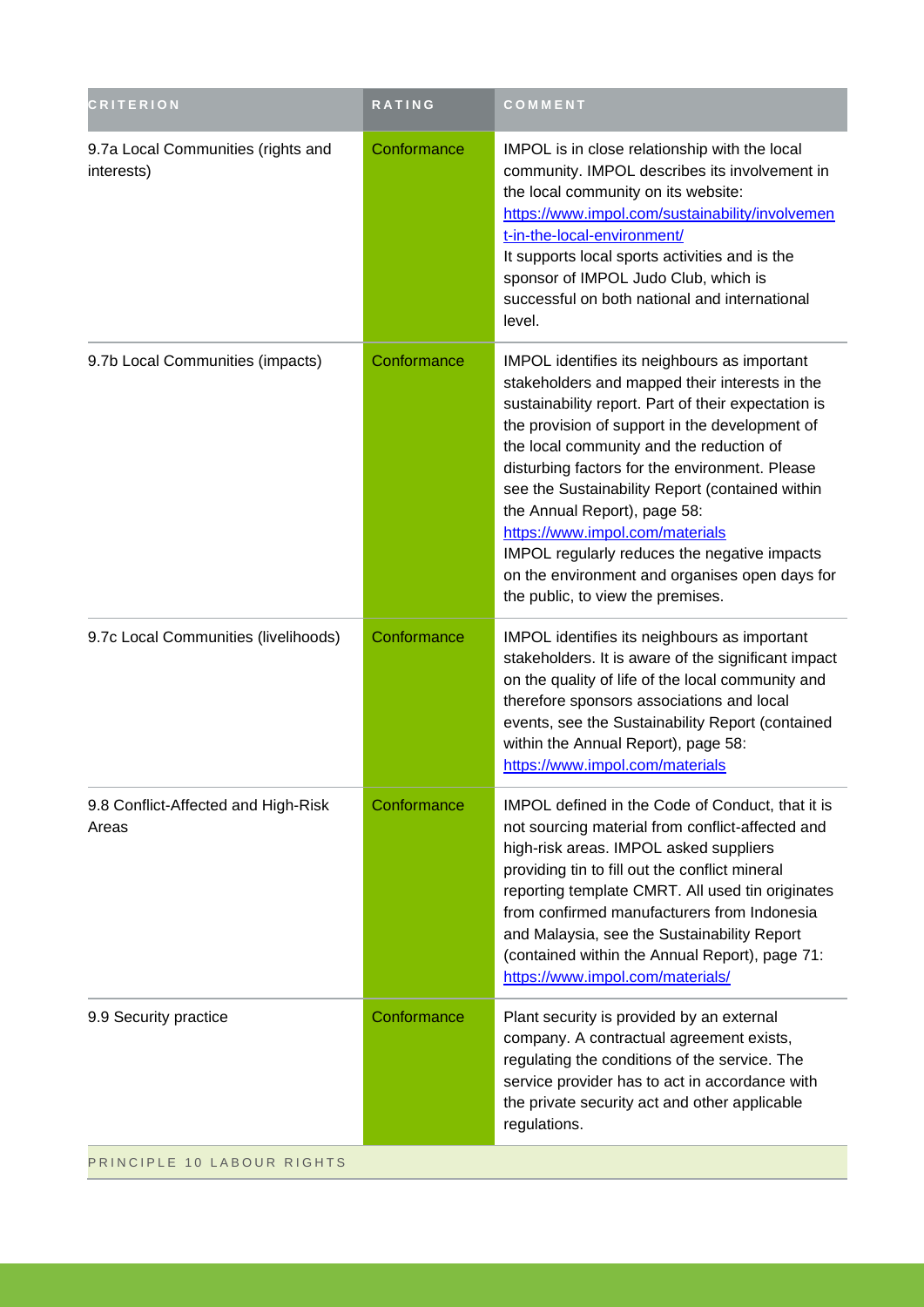| <b>CRITERION</b>                                                                                      | RATING         | COMMENT                                                                                                                                                                                                                                                                                                                                                                                                                                                                                           |
|-------------------------------------------------------------------------------------------------------|----------------|---------------------------------------------------------------------------------------------------------------------------------------------------------------------------------------------------------------------------------------------------------------------------------------------------------------------------------------------------------------------------------------------------------------------------------------------------------------------------------------------------|
| 10.1a Freedom of Association and<br><b>Right to Collective Bargaining</b><br>(freedom of association) | Conformance    | IMPOL commits itself to respect the workers'<br>rights and expects the same from its suppliers,<br>who have to sign this commitment in the Code<br>of Business Conduct for Suppliers, see:<br>https://www.impol.com/app/uploads/2020/01/kod<br>eks_dobaviteljev_2021_en.pdf<br>Worker councils and unions are present at the<br>company.                                                                                                                                                          |
| 10.1b Freedom of Association and<br><b>Right to Collective Bargaining</b><br>(collective bargaining)  | Conformance    | IMPOL respects the freedom of association and<br>the employees' right to collective bargaining and<br>expects the same from its suppliers. This is<br>communicated in the Sustainable Development<br>Policy and in the Code of Business Conduct for<br>Suppliers, see:<br>https://www.impol.com/app/uploads/2020/01/kod<br>eks_dobaviteljev_2021_en.pdf                                                                                                                                           |
| 10.1c Freedom of Association and<br><b>Right to Collective Bargaining</b><br>(alternative means)      | Not Applicable | Not applicable, as IMPOL does not operate in<br>countries where the freedom of association or<br>the right to collective bargaining are restricted by<br>law.                                                                                                                                                                                                                                                                                                                                     |
| 10.2a Child Labour (minimum age)                                                                      | Conformance    | Child Labour is prohibited in Slovenia. IMPOL<br>does not employ young workers, the youngest<br>workers are at least 18 years old. IMPOL<br>condemns in its sustainable development policy<br>the use of Child Labour and expects its<br>suppliers to protect human rights and not to<br>employ children under the legal age limit for<br>employment, see the Code of Business Conduct<br>for Suppliers, page 3:<br>https://www.impol.com/app/uploads/2020/01/kod<br>eks_dobaviteljev_2021_en.pdf |
| 10.2b Child Labour (hazardous)                                                                        | Conformance    | Child Labour is prohibited in Slovenia. IMPOL<br>does not employ young workers, the youngest<br>workers are at least 18 years old. IMPOL<br>condemns in its sustainable development policy<br>the use of Child Labour and expects its<br>suppliers to protect human rights and not to<br>employ children under the legal age limit for<br>employment, see the Code of Business Conduct<br>for Suppliers, page 3:<br>https://www.impol.com/app/uploads/2020/01/kod<br>eks_dobaviteljev_2021_en.pdf |
| 10.2c Child Labour (worst forms)                                                                      | Conformance    | Child Labour is prohibited in Slovenia. IMPOL<br>does not employ young workers, the youngest<br>workers are at least 18 years old. IMPOL<br>condemns in its sustainable development policy                                                                                                                                                                                                                                                                                                        |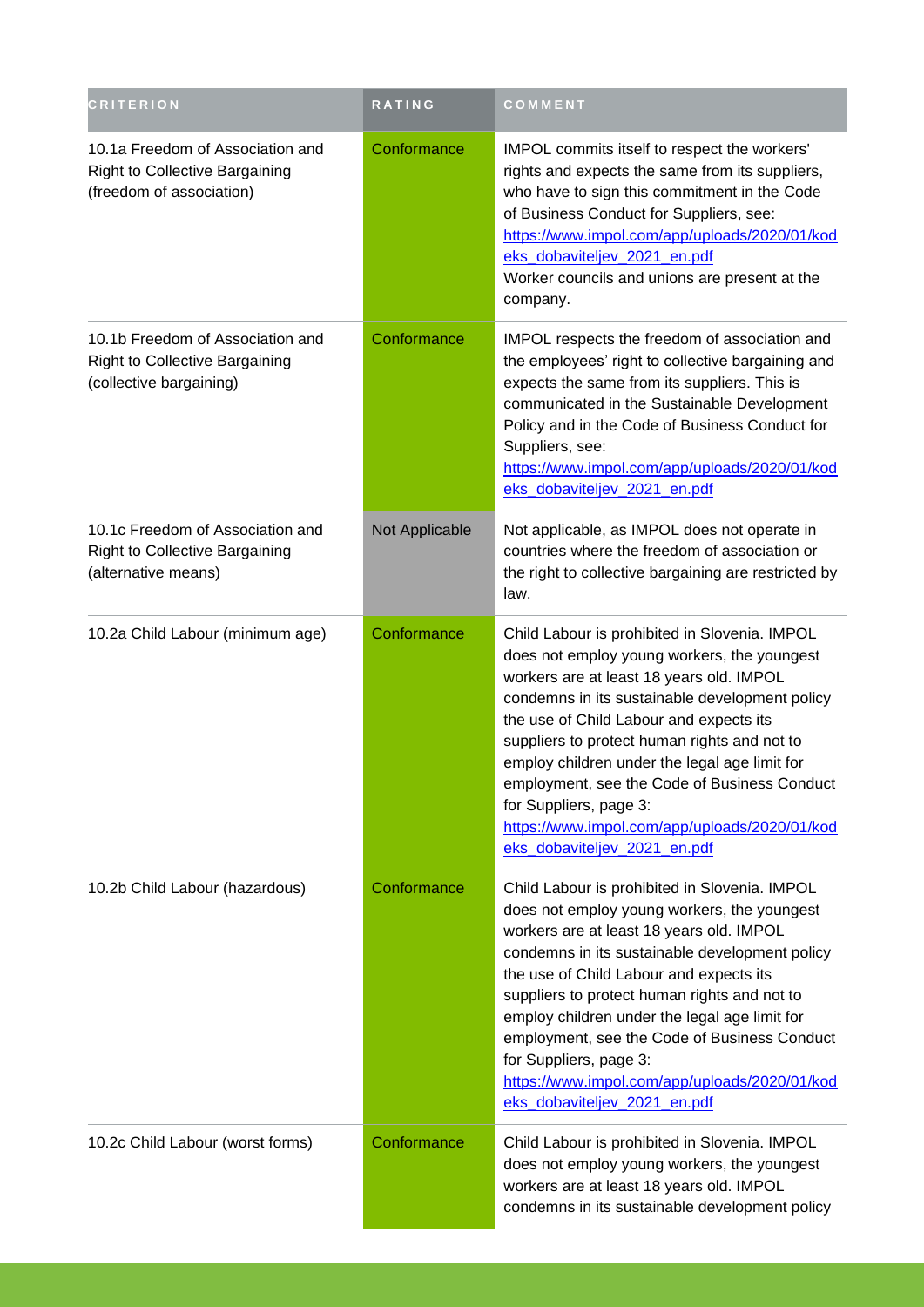| <b>CRITERION</b>                                                             | RATING      | COMMENT                                                                                                                                                                                                                                                                                                                                                                                                                 |
|------------------------------------------------------------------------------|-------------|-------------------------------------------------------------------------------------------------------------------------------------------------------------------------------------------------------------------------------------------------------------------------------------------------------------------------------------------------------------------------------------------------------------------------|
|                                                                              |             | the use of Child Labour and expects its<br>suppliers to protect human rights and not to<br>employ children under the legal age limit for<br>employment. see the Code of Business Conduct<br>for Suppliers, page 3:<br>https://www.impol.com/app/uploads/2020/01/kod<br>eks_dobaviteljev_2021_en.pdf                                                                                                                     |
| 10.3a Forced Labour (human<br>trafficking)                                   | Conformance | IMPOL commits itself to respect human rights<br>and labour rights - and expects its suppliers - to<br>do the same, see the Code of Business Conduct<br>for Suppliers, page 3:<br>https://www.impol.com/app/uploads/2020/01/kod<br>eks_dobaviteljev_2021_en.pdf<br>IMPOL employs workers directly at the company<br>and not through agencies.                                                                            |
| 10.3b Forced Labour (deposits, fees,<br>advances)                            | Conformance | IMPOL commits itself to respect human rights<br>and labour rights - and expects its suppliers - to<br>do the same and not to require any deposits,<br>fees or payments from its employees, see the<br>Code of Business Conduct for Suppliers, page<br>3:<br>https://www.impol.com/app/uploads/2020/01/kod<br>eks_dobaviteljev_2021_en.pdf<br>IMPOL employs workers directly at the company<br>and not through agencies. |
| 10.3c Forced Labour (migrant<br>workers)                                     | Conformance | Forced Labour is prohibited in Slovenia. IMPOL<br>employs its workers directly and not through<br>agencies, it does not require to lodge any<br>deposits and expects from its suppliers to<br>implement the same standards, see the Code of<br>Business Conduct for Suppliers, page 3:<br>https://www.impol.com/app/uploads/2020/01/kod<br>eks_dobaviteljev_2021_en.pdf                                                 |
| 10.3d Forced Labour (debt bondage)                                           | Conformance | Forced Labour and bonded labour are prohibited<br>in Slovenia. IMPOL does not provide any loans<br>to its employees.                                                                                                                                                                                                                                                                                                    |
| 10.3e Forced Labour (freedom of<br>movement)                                 | Conformance | <b>IMPOL</b> is not involved in Forced Labour.<br>Besides limitations regarding the access to the<br>site and for security reasons, there are no<br>restrictions in the freedom of movement at the<br>site and to leave the site.                                                                                                                                                                                       |
| 10.3f Forced Labour (retention of<br>identity papers, permits, certificates) | Conformance | <b>IMPOL</b> is not involved in Forced Labour. The<br>HR department does not hold original<br>documents, but only copies of ID's, passports<br>etc. in the workers' files.                                                                                                                                                                                                                                              |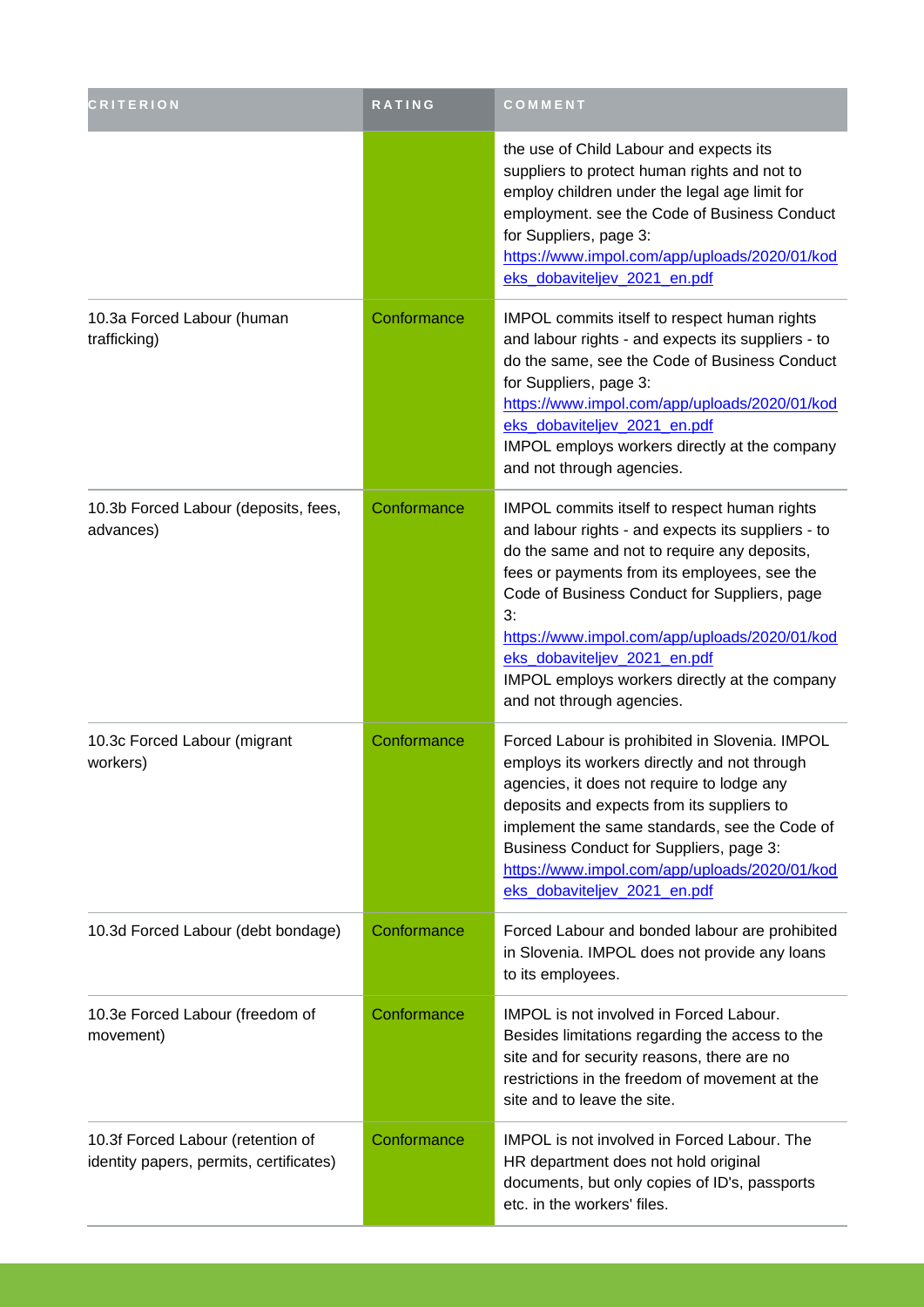| <b>CRITERION</b>                                               | <b>RATING</b> | COMMENT                                                                                                                                                                                                                                                                                                                                                  |  |
|----------------------------------------------------------------|---------------|----------------------------------------------------------------------------------------------------------------------------------------------------------------------------------------------------------------------------------------------------------------------------------------------------------------------------------------------------------|--|
| 10.3g Forced Labour (freedom to<br>terminate employment)       | Conformance   | IMPOL is not involved in Forced Labour. It<br>defined a policy that allows workers to terminate<br>their employment at any time without penalty,<br>given notice of reasonable length.                                                                                                                                                                   |  |
| 10.4 Non-Discrimination                                        | Conformance   | IMPOL is committed to non-discrimination at the<br>workplace and communicates this requirement<br>also in the Code of Business Conduct for<br>Suppliers, page 4:<br>https://www.impol.com/app/uploads/2020/01/kod<br>eks dobaviteljev 2021 en.pdf                                                                                                        |  |
| 10.5 Communication and engagement                              | Conformance   | Direct and frequent communication with<br>workers, worker representatives and unions is<br>established (e.g. development discussions,<br>focus groups, suggestion box etc.). IMPOL has<br>a Representative Body of Employees of the<br>IMPOL Group (PTDSI), that is composed of<br>members elected by the employees who also<br>elect a worker-director. |  |
| 10.6 Disciplinary practices                                    | Conformance   | IMPOL highlights in its sustainability policy the<br>respect for human rights and its workers.<br>Disciplinary practice is based on Slovenian law<br>and requires under certain circumstances the<br>involvement of the worker representatives or<br>lawyers of the union.                                                                               |  |
| 10.7a Remuneration (living wage)                               | Conformance   | Wages are regulated through the collective<br>bargaining agreement. IMPOL provides to its<br>employees additional financial and non-financial<br>benefits (average salaries are higher than<br>average national salaries, profit participation,<br>and employee rewards).                                                                                |  |
| 10.7b Remuneration (method of<br>payment)                      | Conformance   | All payments are documented and made on<br>time. They are submitted in two parts to the<br>employees' bank accounts. The first part is paid<br>on the 1st of the following month, the second<br>part (including bonus and other payments) on<br>the 18th of the following month.                                                                         |  |
| 10.8 Working Time                                              | Conformance   | Working hours are recorded electronically and<br>paid with the relevant bonus payments. Working<br>hours are controlled and are according to<br>Slovenian worktime law with 40 hours per week.                                                                                                                                                           |  |
| PRINCIPLE 11 OCCUPATIONAL HEALTH AND SAFETY                    |               |                                                                                                                                                                                                                                                                                                                                                          |  |
| 11.1a Occupational Health and Safety<br>(OH&S) Policy (policy) | Conformance   | IMPOL is certified against ISO 45001 and<br>published its policy on quality, environment and                                                                                                                                                                                                                                                             |  |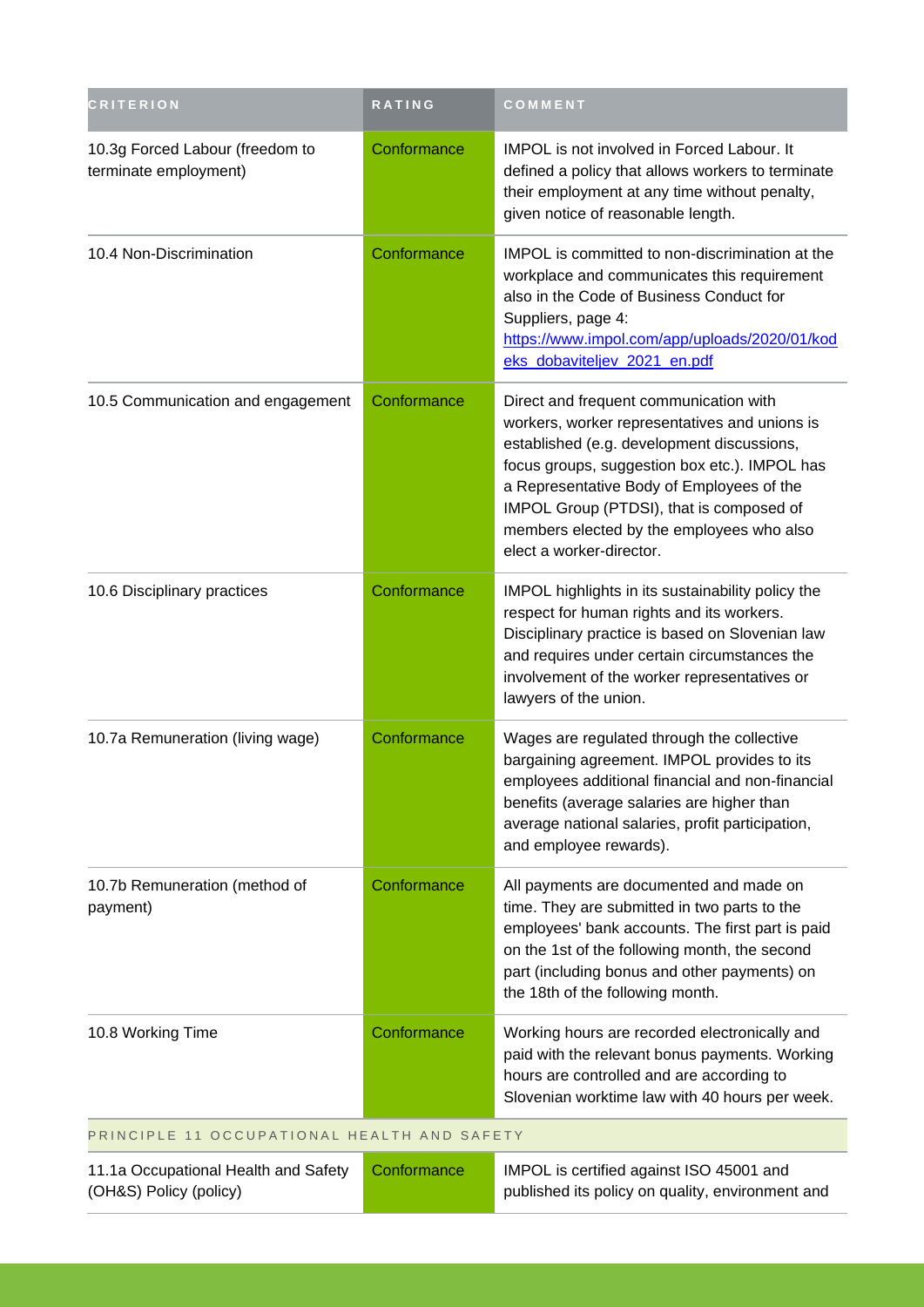| <b>CRITERION</b>                                                                        | <b>RATING</b> | COMMENT                                                                                                                                                                                                                                                                                                                                                       |
|-----------------------------------------------------------------------------------------|---------------|---------------------------------------------------------------------------------------------------------------------------------------------------------------------------------------------------------------------------------------------------------------------------------------------------------------------------------------------------------------|
|                                                                                         |               | energy, health and safety and the protection of<br>information on its website:<br>https://www.impol.com/quality/impol-group-<br>policies<br>All staff are trained on the policies on a regular<br>basis.                                                                                                                                                      |
| 11.1b Occupational Health and Safety<br>(OH&S) Policy (workers and visitors)            | Conformance   | All employees are trained about the workplace<br>related risks. Visitors are informed about<br>policies, procedures and safety rules before<br>entering the production areas and have to<br>approve their understanding of the policies with<br>their signature.                                                                                              |
| 11.1c Occupational Health and Safety<br>(OH&S) Policy (Applicable Law and<br>standards) | Conformance   | The IMPOL Group policy includes a commitment<br>to comply with applicable law and to create an<br>organisational culture in which health and safety<br>of the employees is a priority:<br>https://www.impol.com/quality/impol-group-<br>policies                                                                                                              |
| 11.1d Occupational Health and Safety<br>(OH&S) Policy (right to stop unsafe<br>work)    | Conformance   | IMPOL commits itself to create an organisational<br>culture where health and safety are a priority:<br>https://www.impol.com/quality/impol-group-<br>policies/<br>It implemented a procedure that entitled<br>employees to refuse or stop unsafe work. Those<br>who work for, or on behalf of the organisation<br>are aware of these policies and procedures. |
| 11.2 OH&S Management System                                                             | Conformance   | IMPOL is certified against ISO 45001 and has a<br>documented occupational health and safety<br>management system in place. Since December<br>2020, IMPOL is certified against ISO 45001<br>(before against OHSAS 18001). Please see<br>certificate at:<br>https://www.impol.com/quality/certificates                                                          |
| 11.3 Employee engagement on health<br>and safety                                        | Conformance   | Safety committees are implemented at each<br>site. The members of the committees are<br>workers, managers and workers'<br>representatives. Meetings are held at least<br>every year. Suggestions can be made via<br>mailboxes or computer based.                                                                                                              |
| 11.4 OH&S performance                                                                   | Conformance   | IMPOL evaluates its occupational health and<br>safety performance on a regular basis. Monthly<br>reports are shared via email and big screens at<br>the site. Accidents and incidents are reported in<br>the published Annual Report, page 69:                                                                                                                |